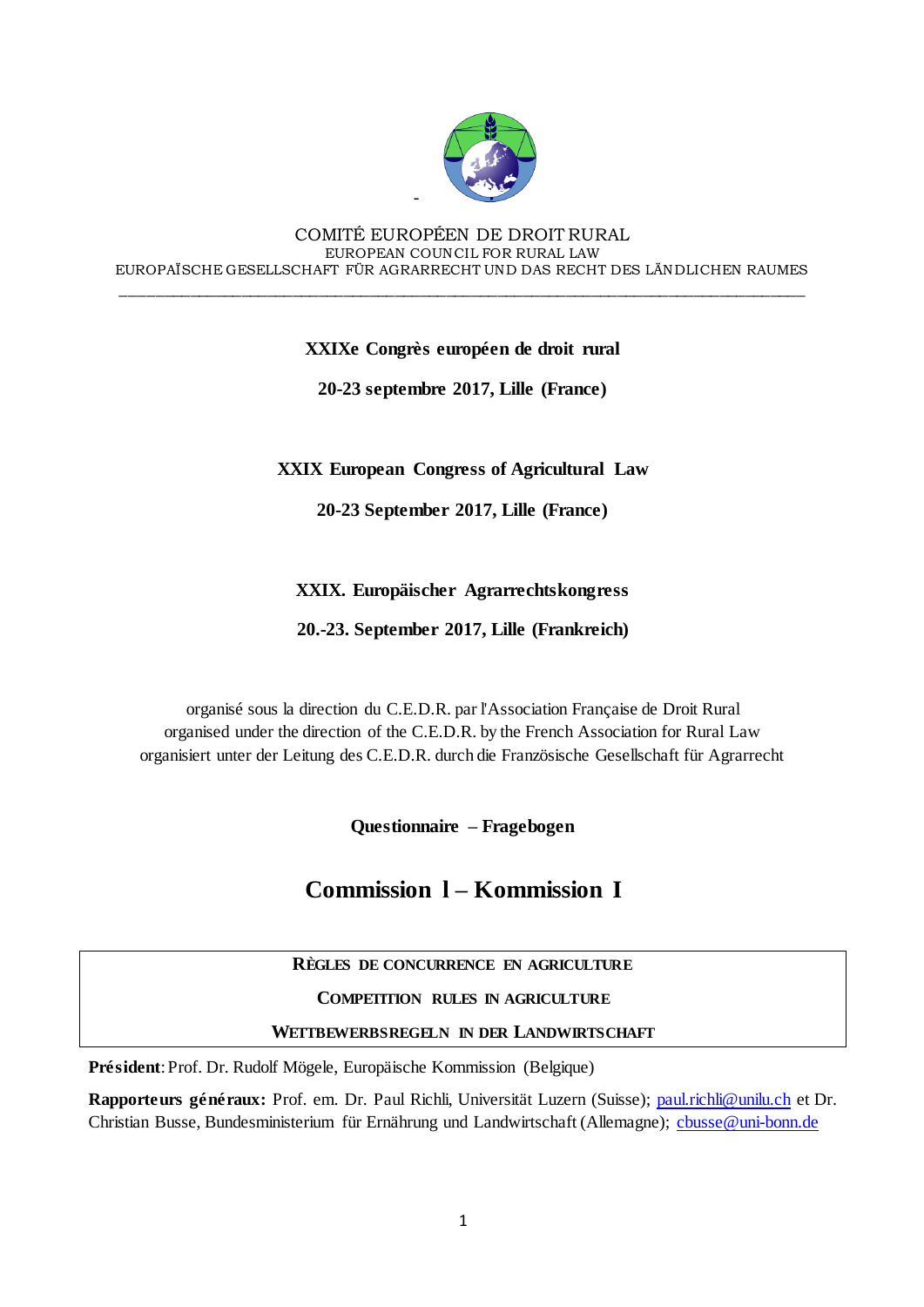#### **LUIGI RUSSO**

#### **ITALIAN NATIONAL REPORT**

SUMMARY: 1. A brief overview over antitrust law in Italy.  $-2$ . POs and IOs in the new regulation on the common organisation of markets in agricultural products (CMO). – 3. The power to engage in contractual negotiations attributed to some POs under Regulation (EU) No. 1308/2013: a too shy approach by the European legislator? – 4. Antitrust rules in Regulation (EU) No. 1308/2013 and their inadequacy for the purposes of protecting agricultural producers vis-à-vis the market.

#### **A brief overview over antitrust law in Italy**.

 $\overline{a}$ 

Before a few critical remarks about the specific EU antitrust discipline for the agricultural sector, it is useful to provide some information with regard to the internal one in Italy.

In our Country we have a general (not specific for the agriculture sector) antitrustlaw (n. 287/1990), and its enforcement is assigned to the National Antitrust Authority.

Law 287/1990 does not set out any privilege for agricultural producers but it contains the provision that the whole law has to be interpreted in accordance with the EU antitrust rules, so it should be undoubtful that the domestic law has to grant to the agricultural producers the same privileges of the EU legislation. Actually, this conclusion could be object of some concerns, as in the '90 the antitrust Authority opened an investigation about production plans of Grana Padano and Parma ham, both PDO products.

Apart from the legal framework relating to competition, legal provisions on unfair trading practices have been set out with Article 62 of Law Decree no. 1 of 2012 (converted, with amendments, into Law no. 27 of 2012) $^{\rm 1}$ , with specific reference to both the agricultural and food sectors.

Pursuant to Article 62, Law Decree no. 1 of 2012, the contracts concluded between agricultural producers and processors or distributors for the delivery of the agricultural products listed in annex I TFEU (as well as

 $1$  On contracts for the delivery of agricultural and food products pursuant to Art. 62, Of Law Decree no. 1 of 2012, converted into Law no. 27 of 2012, recently amended by Art. 2 of Law no. 91 of 2 July 2015 converting Law Decree no. 51 of 5 May 2015; see ALBISINNI, *Cessione di prodotti agricoli e agroalimentari (o alimentari?): ancora un indefinito movimento*, in *Riv. dir. alim*., 2012, n. 2, 33 ff.; ARTOM, *Disciplina delle relazioni commerciali in materia di cessioni di prodotti agricoli e agroalimentari, ibidem*, 42 ff.; GERMANÒ, *Sul contratto di cessione di prodotti agricoli e alimentari*, in *Dir. giur. agr. alim. amb*., 2012, 379 ff.; TOMMASINI, *La nuova disciplina dei contratti per i prodotti agricoli e alimentari*, in *Riv. dir. alim*., 2012, n. 4, 3 ff.; JANNARELLI, *La strutturazione giuridica dei mercati nel sistema agro-alimentare e l'art. 62 della legge 24 marzo 2012, n. 27: un pasticcio italiano in salsa francese*, in *Riv. dir. agr*., 2012, I, 545 ff.; TURIN, *La nuova disciplina dei contratti e delle relazioni commerciali di cessione dei prodotti agricoli e alimentari*, in *Contr. e impr.*, 2013, 1425 ff.; sia altresì consentito il rinvio a RUSSO, *I contratti di cessione dei prodotti agricoli e alimentari (e quelli di cessione del latte crudo): nuovi tipi contrattuali per il mercato agroalimentare?* in *Le nuove leggi civ. comm.*, 2013, 199 ff.; ID., *I nuovi contratti agrari*, cit. Concerning the former legislation, see TAMPONI, *Contratti di subfornitura e contratti agro-industriali: due leggi a confronto*, in *Scritti in onore di E. Romagnoli*, Milan, 2000, II, 1303 ff.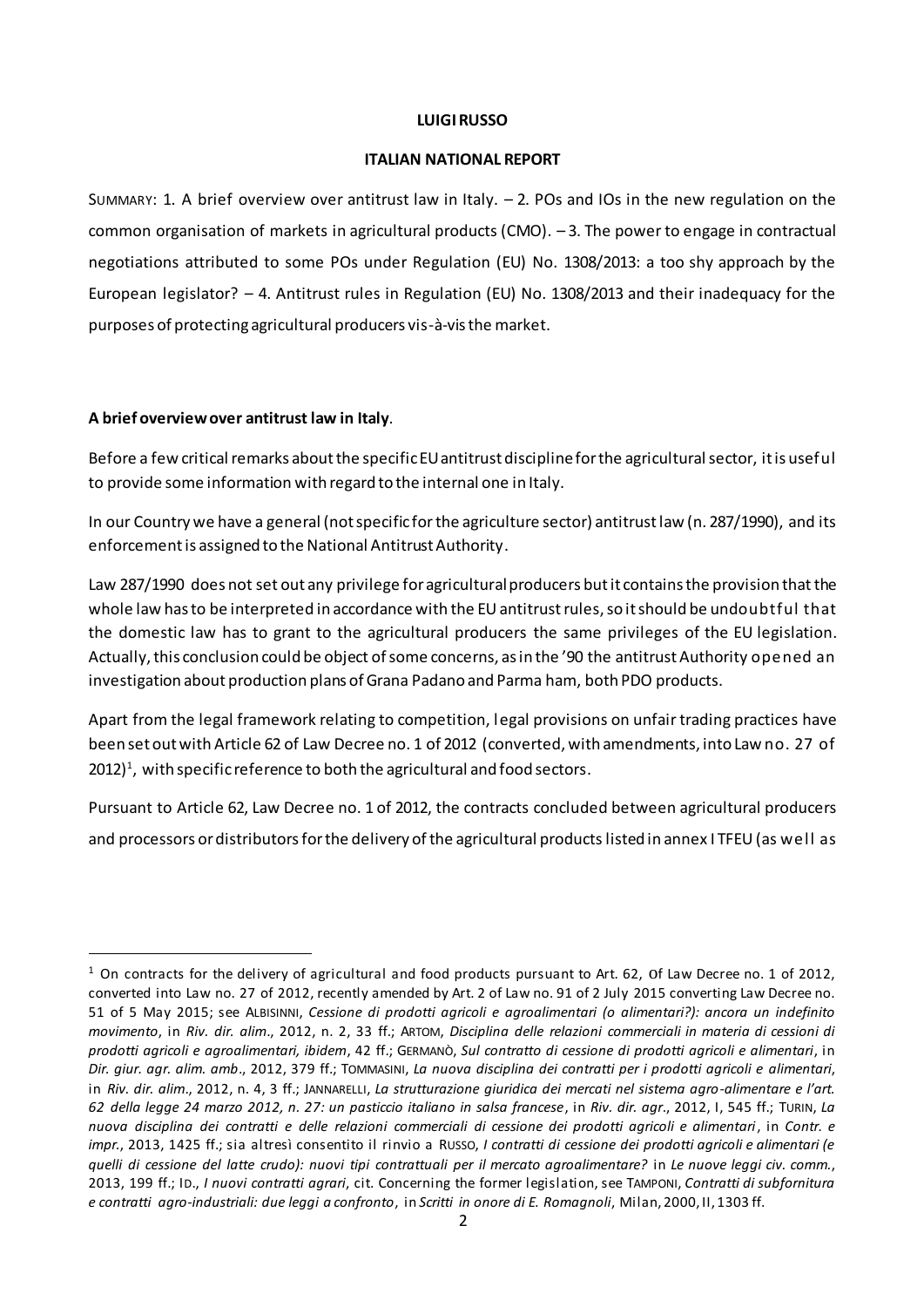food products as per Regulation (EC) No. 178/2002 $^2$ , again in business-to-business contracts) are <code>required</code> to be in written form and have a minimum content in terms of the contractual provisions set out therein; this regulatory requirement is backed by administrative penalties. It seems that such provision comply with the similar disciplines provided by Art. 168, together with Art. 125 and 148, Reg. 1308/2013. However, if we take a closer look, the scopes of application of the two pieces of legislation do not coincide completely, since Article 168 (together with Articles 125 and 148) is intended to apply only for the products subject to Regulation No. 1308/2013 (and specified in Article 1 of the same regulation), whereas Article 62 of the Italian Law Decree – as amended by the implementing ministerial decree<sup>3</sup> – extends the scope of application to deliveries of all the agricultural products listed in Annex to the TFEU, as well as the food products specified in Regulation (EC) No. 178/2002: suffice it to say that Regulation No. 1308/2013 does not apply to fishery and aquaculture products, which are included, by contrast, in Annex I, and that the range of food products defined by Regulation 178/2002 is much broader than the one governed by the provisions of Regulation (EU) No. n. 1308/2013.

Moreover, Italian legislation does not appear to be particularly clear as to whether the rules apply only to supply contracts that will remain in force for a given period of time, or also apply to contracts without a duration. Nor does it specify whether the written contract must be concluded in advance of the delivery or deliveries of the product. The domestic law contains no indications regarding the inclusion of termination clauses among the written contractual provisions, or, more generally speaking, cases in which a contract may be cancelled (despite the fact that provisions concerning the possible withdrawal from a contract are of fundamental importance for the party in a disadvantaged position) or the provisions applicable in the event of force majeure, which are instead provided under the EU regulation. It should also be pointed out that Article 62 does not intervene directly in respect of the contract's compliance with formal requirements; it is only concerned with the transparency of the elements that must be formalised in writing, despite containing a number of references to the requirement that the contract for the delivery of agricultural or food products be "fair"<sup>4</sup>. By contrast, Italian legislation implementing the provisions of

<sup>2</sup> Regulation (EC) No. 178/2002 of the European Parliament and of the Council of 28 January 2002, laying down the general principles and requirements of food law, establishing the European Food Safety Authority and laying down procedures in matters of food safety.

<sup>3</sup> Ministerial Decree no. 199 of 19 October 2012, in Official Gazette no. 274 of 23.11.2012.

<sup>4</sup> See the last part of paragraph 1, whereby contracts must be based on principles of transparency, correctness, proportionality and correspondence between the goods supplied and the consideration received, as well as paragraph 2, which prohibits, in principle, some behaviours deemed substantially abusive or unfair. As regards unfair trading practices, it may be noted that Art. 7 of Law Decree no. 1 of 2012, converted into Law no. 27 of 2012, extended the scope of applicability of the relevant rules to embrace – though not in their totality – unfair trading practices between a professional and micro enterprises (as defined in Commission Recommendation 2003/361/EC of 6 May 2003), with a consequent amendment of articles 18 *et seq.* of the Consumer Code (Legislative Decree no. 205 of 2006): for a discussion of the resulting problems, see DE CRISTOFARO, *Pratiche commerciali scorrette e «microimprese»*, in *Le nuove leggi civ. comm*., 2014, 3 ff.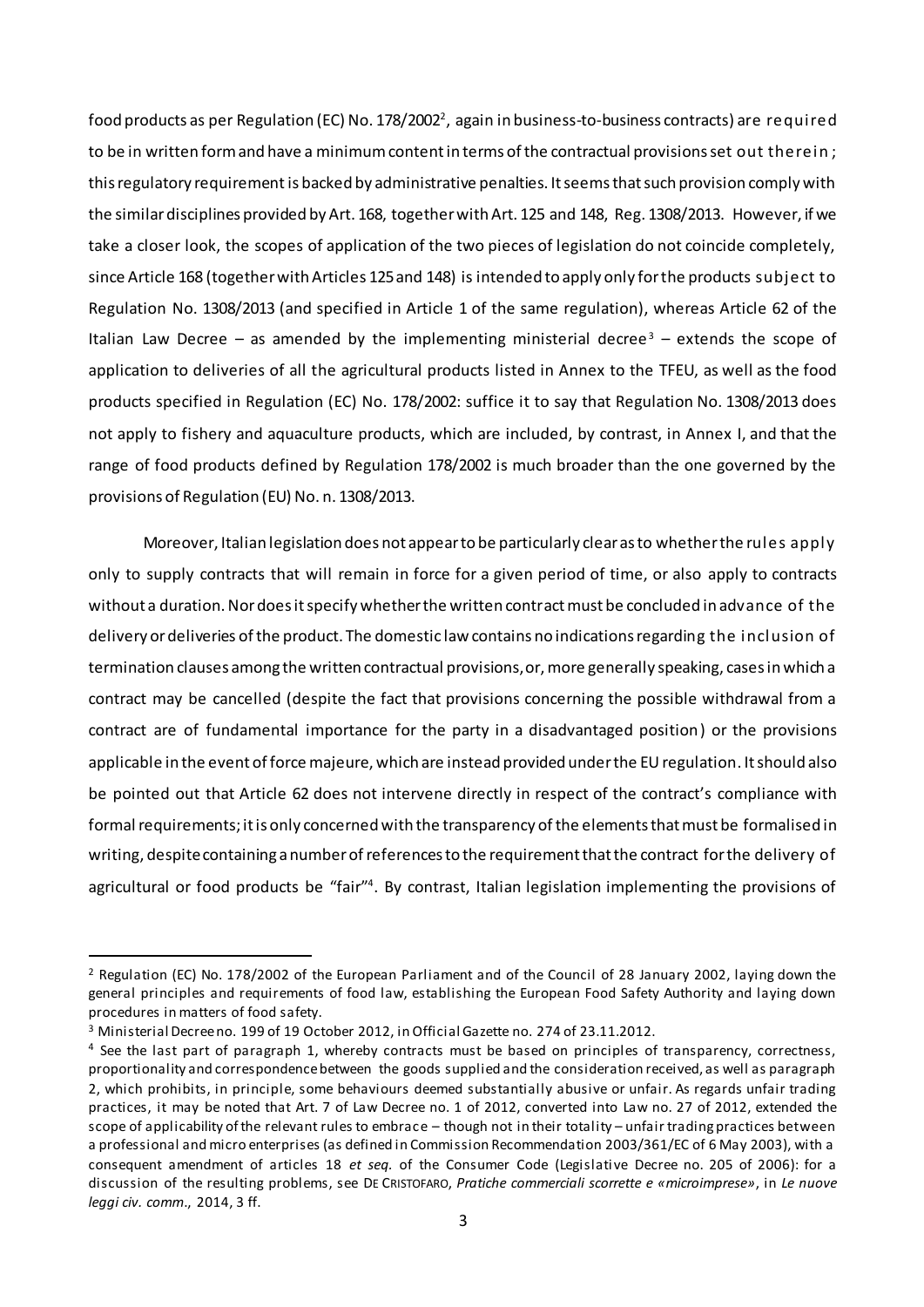Article 185f, Regulation (EC) No. 1234/07<sup>5</sup> and, at a later time Article 148, Regulation No. 1308/2013<sup>6</sup>, concerning the formalisation in writing of contracts for the delivery of raw milk, on the one hand defers – as regards the obligation to use written contracts – to the provisions of Article 62 of Law Decree no. 1 of 2012 as the highest ranking legislation to be applied in generalised fashion to all contracts for the delivery of agricultural products listed in Annex I to the TFEU; but on the other hand, it adds that such contracts must be concluded in advance of delivery and contain all of the elements specified in the referenced EU legislation and that the minimum duration of the contractsin question is now twelve months, unless the supplier refuses this duration.

Previously, our legal system set out the provisions contained in art. 9, law n. 98/1992 (that it is still in force), prohibiting the abuse, in the contractual relationship between professional parties, of the economic dependence by the stronger one. That provision is so far poorly used, because of the limits of its application.

## **2. POs and IOs in the new regulation on the common organisation of markets in agricultural products (CMO).**

The new EU single CMO regulation No. 1308/2013 reaffirms the prominent role that European law attributes to producer organisations (POs<sup>7</sup>) and interbranch organisations (IOs<sup>8</sup>) for the purposes of improving the market competitiveness of farmers and extends the solutions previously envisaged for the milk and milk products sector alone to all sectors of the CMO $^{\rm 9}$ .

<sup>5</sup> Ministerial Decree no. 15164 of 12 October 2012

 $6$  Cf. Art. 2 of Law Decree no. 51 of 5 May 2015, as converted by Law no. 91 of 2 July, 2015, published in the Official Gazette no. 152 of 3 July 2015. While Ministerial Decree no. 15164 of 2012 implementing Art. 185f of Regulation (EC) No. 1234/07 established a minimum duration of six months, the subsequent law 91/2015 increased the duration to twelve months, a period deemed to be more in line with farmers' demands for protection; however, in this case as well, the latter may waive the minimum duration provided that they do so in writing. Art. 2 of Law no. 91/2015 establishes in any case that the provisions set forth in Art. 148 of Regulation No. 1308/2013 are applicable to contracts for the delivery of raw milk, including, therefore, the requirement that the contracts be concluded in advance of the delivery and contain all the contractual elements listed therein.

 $7$  Pursuant to Art. 152 of the regulation, POs are constituted and controlled by producers in a specific sector among those falling within the single CMO.

<sup>8</sup> Pursuant to Art. 157(1) a) of the regulation, IOs "are constituted of representatives of economic activities linked to the production and to at least one of the following stages of the supply chain: the processing of or trade in, including distribution of, products inone or more sectors".

<sup>&</sup>lt;sup>9</sup> The CMO in the fishery and aquaculture products, governed by Regulation (EU) No. 1379/2013 of the European Parliament and of the Council of 11 December 2013 on the common organisation of the markets in fishery and aquaculture products, amending Council Regulations (EC) No. 1184/2006 and (EC) No. 1224/2009 and repealing Council Regulation (EC) No. 104/2000, in *OJEU* L 354/13, lends importance to the role of the POs, so much so that Art. 1(2) establishes that the CMO in question "shall be comprised of the following elements: a) professional organisations; b) marketing standards; c) consumer information; d) competition rules; e) market intelligence".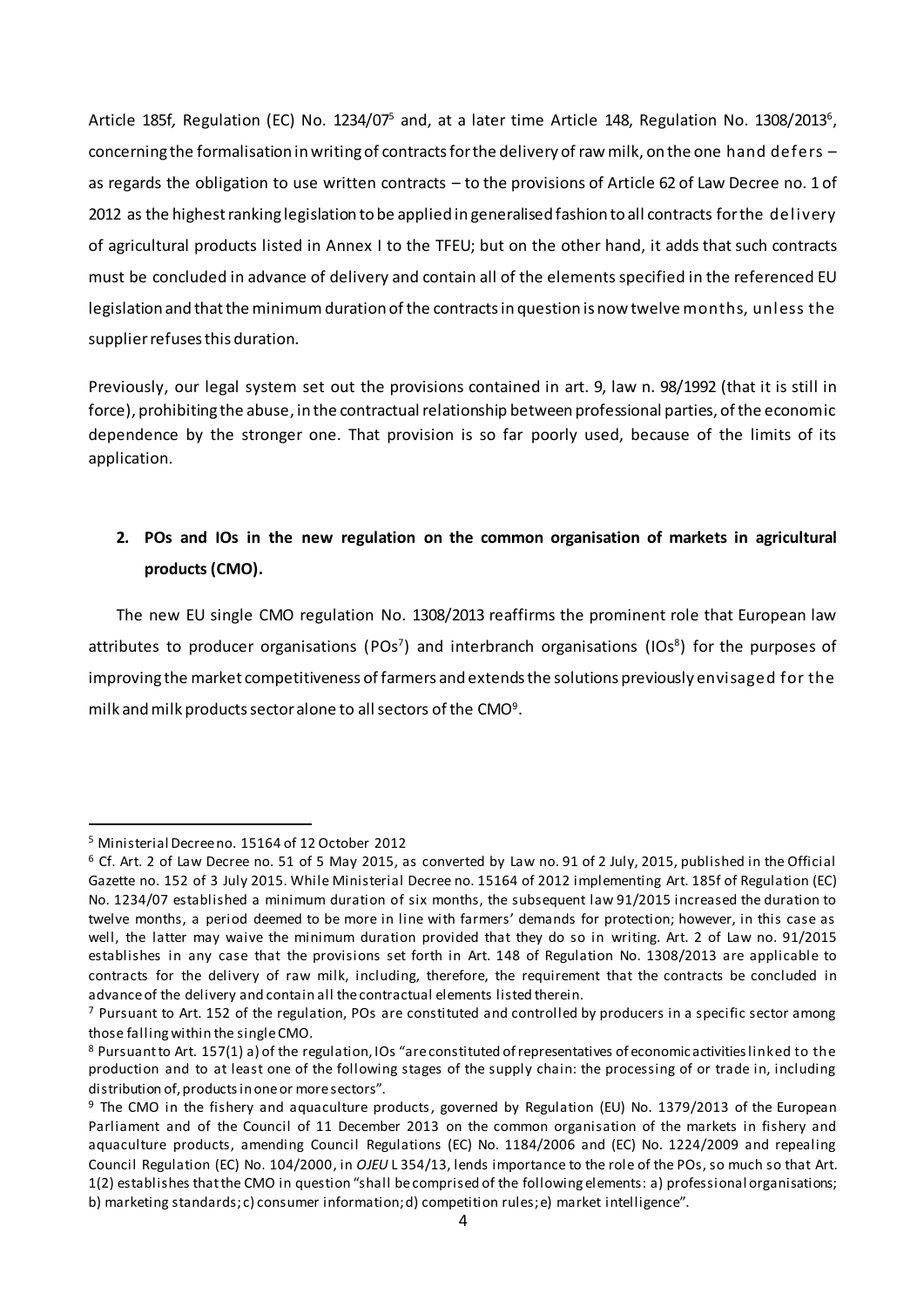Further strengthening the role of POs and IOs thus appears to be a sort of necessary choice for the EU legislator, given the hope that the aggregation achieved through such organisations will serve to reduce the existing gap in economic power between the parties in the market for agricultural products $^{\rm 10}.$ 

The Italian Ministerial decrees concerning the recognition of POs<sup>11</sup> state that all the recognised POs have to be listed on a national list published on the Ministerial official website.

According to the CEDR questionnaire, it is worth observing that a novelty of no little importance contained in Reg. 1308/2013 - is the provision granting Member States the option of extending, at the request of the PO or IO concerned, and for a limited period of time, certain rules set by the organisation and the provision concerning compulsory contributions, set forth in arts 164 *et seq*. of the new regulation. This applies for recognised POs and IOs in any sector (as well as for recognised associations of POs), provided that they are sufficiently representative in a given geographical area; more specifically, the regulation uses the expression "economic area", defining it – solely for the purposes of the procedure concerned – as a "geographical zone made up of adjoining or neighbouring production regions in which production and marketing conditions are homogeneous"<sup>12</sup>. The requirement of being sufficiently representative is considered to be met if a PO accounts for 50% of producers in the economic area<sup>13</sup> and, in the case of other organisations orassociations, if it accounts for a percentage of the volume of production, trade or processing in the economic area equal to at least 2/3, or 60% in the cases of POs in the fruit and vegetables sector. Finally, Article 164(4) contains a precise indication of the rules for which compulsory extension may be requested; in principle, such rules must not cause damage to other operators and cannot be incompatible with EU law or the law of the Member State concerned; in regard to anti-competitive practices, the extension must not produce any of the effects described in Article 210(4) of the same regulation (in particular, the aforementioned provision establishes that agreements, decisions and practices will be considered incompatible with EU law if they may lead to the partitioning of markets within the Union in any form; may create distortions of competition which are not essential to achieving the objectives of the CAP; entail fixing prices or quotas; may create discrimination oreliminate competition in relation to a substantial portion of the products in question).

Tied to the extension of rules is the option granted to Member States to establish – after carrying out the necessary consultations with all stakeholders – that economic operators who benefit from the

<sup>10</sup> For more details about POs and IOs, please see L. RUSSO, *Contracts in the agri-food supply chain within the framework of the new Common Agricultural Policy*, in *REDUR* (Revista electrònica de derecho Universidad de La Rioja) 13/2015, 177 ff.

<sup>11</sup> Ministerial Decree 3rd February 2016, n. 35, for POs of all the CMO sectors but fruit and vegetables (art. 6), and Ministerial Decree 28th August 2014, n. 9084 for the POs operating in the fruit and vegetables sector (art. 11).  $12$  Thus stated in Art. 164(2).

 $13$  This solution can also be adopted for IOs in the event that it proves difficult to apply the cri terion based on the volume of production: see Art. 164(3), second subparagraph.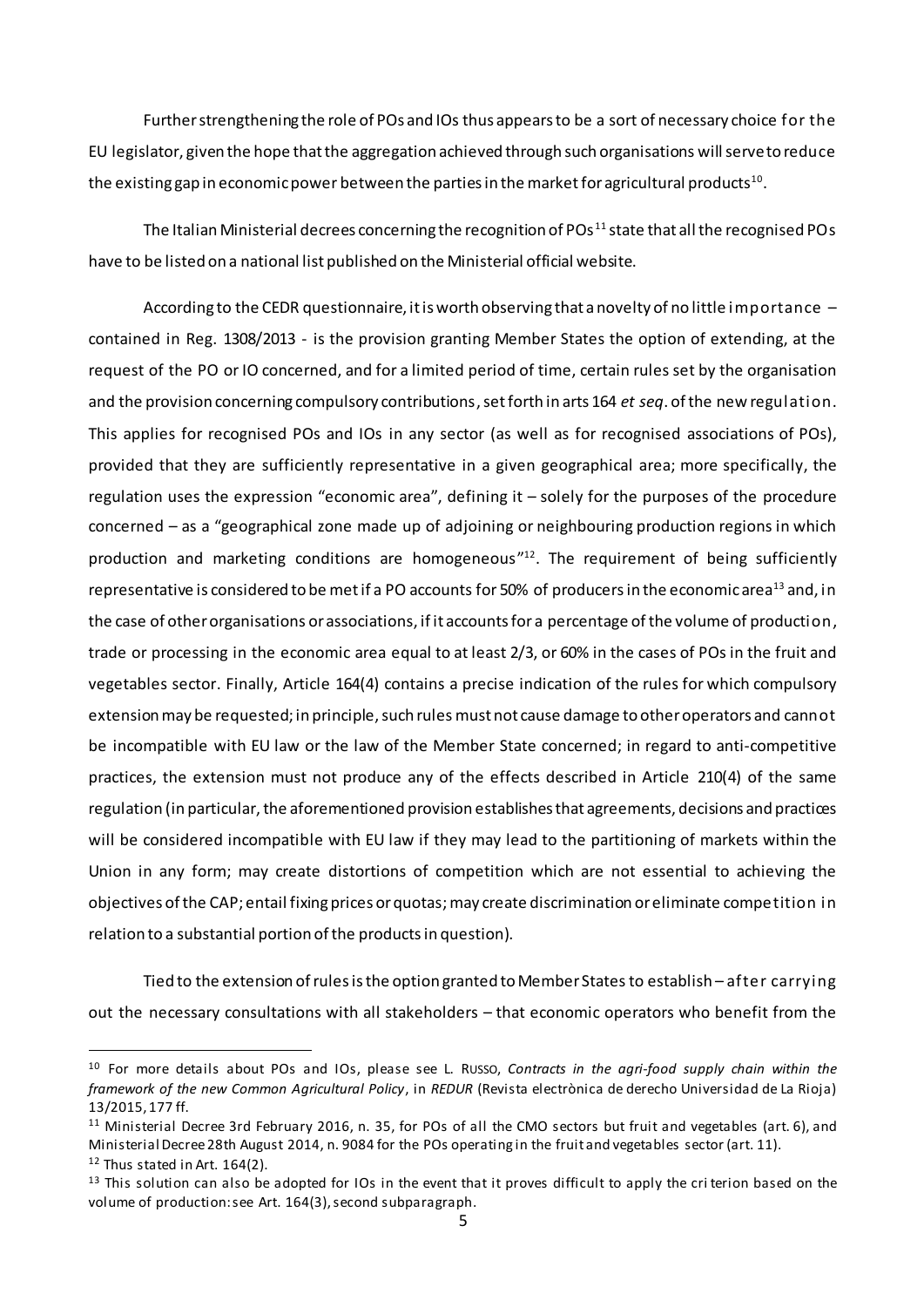activities relating to the rules in question must pay the organisation which adopted the rules all or part of the financial contributions paid by its members "to the extent that such contributions are intended to cover costs directly incurred as a result of pursuing the activities in question" (as stated in Article 165).

As noted, this is not a complete novelty, since the provisions of the former Regulation No. 1234/07 – specifically, Articles 125f and 125l – envisaged this possibility, respectively for POs and IOs, though only in the fruit and vegetables sector: according to the current rules, however, this possibility is offered to organisations operating in any production sector, provided that they are recognised organisations considered duly representative as described above. This is consistent with the declared need to strengthen the role of POs and IOs.

It is of course necessary to verify the concrete application of these provisions, which are characterized by numerous conditions and requirements, as is moreover justified by the sensitive nature of the subject, since it implies that rules approved by private organisations will be binding for third parties  $^{\rm 14}.$ 

The implementation of this discipline has been carried on in Italy by the Art. 3 of the Law Decree n. 51/2015 (converted in Law n. 91/2015) but only for IOs that comply with the representative threshold laid down by the EU Regulation and only for decisions adopted by at least 85% of their members. The domestic rules submit the extension. The infringement of the decisions that have been extended is punished with an administrative fee ranging from a minimum of 1000 euro to a maximum of 50.000 euro, depending on the value of the contracts stipulated in violation of the rules. Moreover, the Italian discipline specify that the not member financial contribution has no nature of a taxation, but has to be considered as a private credit.

In Italy we have had so far two cases of extensions: the first one, with the decree 24.10.2014 which has extended in the whole territory of the Republic some rules laid down in a decision adopted by the recognised IO Ortofrutta Italia for the kiwi sector in the year 2014/15; the second one, with the Decree 7.8.2015, concerning the extension of an agreement adopted by the IO Tobacco for the years 2015 to 2017.

## **The power to engage in contractual negotiations attributed to some POs under Regulation (EU) No. 1308/2013: a too shy approach by the European legislator?**

Regulation EU 1308/2013, in articles 169, 170 and 171, grants some POs (or their associations) – and in particular those operating in the olive oil and beef sectors, as well asthose representing producers

<sup>14</sup> On this subject, insofar as Italian law is concerned, see BOLOGNINI, *Il D. lgs. 27 maggio 2005, n. 102 e l'attuale tendenza normativa a riconoscere efficacia* ultra partes *ai contratti di integrazione verticale in agricoltura*, in *La regolazione e la promozione del mercato alimentare nell'unione europea. Esperienze giuridiche comunitarie e nazionali*, Proceedings of the Conference of Udine, 24-25 November 2006, Milan, 2007, 205 ff.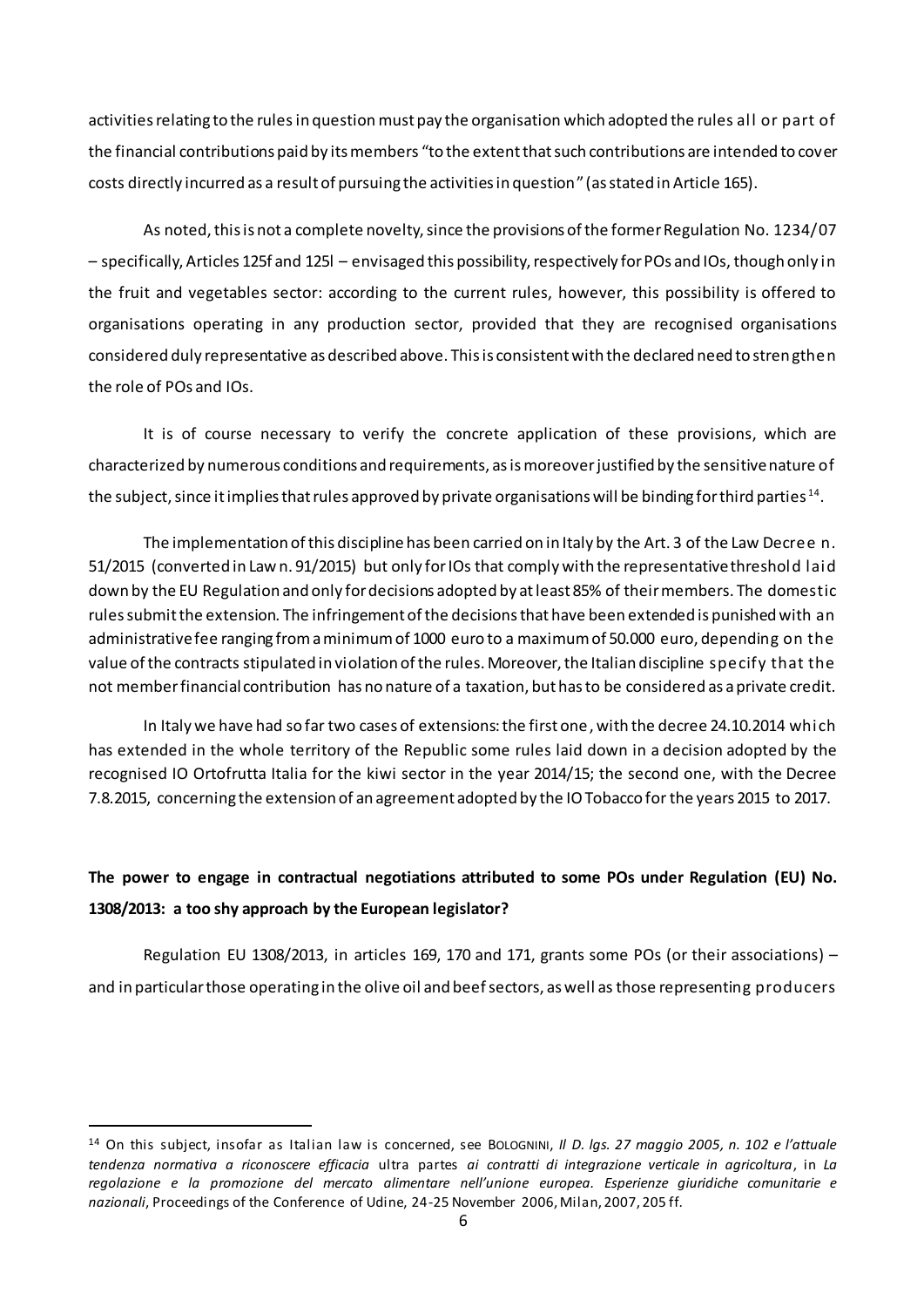of the arable crops listed in Article 171 (and milk and milk products sector under Article 149<sup>15</sup>) the power to engage in "contractual negotiations" (as per the heading of the cited articles) $^{\rm 16}$ .

In this case as well, the rules are substantially similar to those introduced with Regulation (EU) No. 261/12 specifically for the milk sector $^{17}$ , despite the shortcomings already clearly noted $^{18}$ . Moreover, the issues that had previously been raised with regard to the rules governing contractual negotiations in the milk and milk products sector were left completely unresolved  $^{19}$ .

Under the aforementioned provisions, the POs in the sectors considered (or their associations: see paragraph 3 of the articles in question) that pursue such aims as concentration of supply, placing on the market of the products produced by its members, or optimisation of production costs, can "negotiate", on behalf of members, in relation to all or part of their production, the content of future contracts for the delivery of their respective products. The articles in question make this power subject to the condition that the negotiating activity leads to an integration of activities and that as a result it is probable that significant improvements will be made in the efficiency of the system, so that such activity of the POs contributes to attaining the objectives of the CAP as per Article 39 TFEU.

The negotiations can take place whether or not the ownership of the agricultural products considered is transferred by the farmer members to the PO, and whether or not the price that is negotiated is the same as for the joint production of all members of the PO or only part of them (as perpoints (a) and (b) of paragraph 2 of the articlesin question).

The negotiations cannot regard volumes of products exceeding the percentages established for each product in the articles concerned (see paragraph 2 (c)); however, according to paragraph 5, if the negotiations are such as to exclude competition or undermine attainment of the objectives of Article 39 TFEU, irrespective of whether the thresholds are exceeded, the national competition authority (or the

 $15$  On this subject, see recital 207, which explains that the rules provided for the milk and milk products sector with respect to contractual relations and negotiations should be considered temporary in nature and subject to review.

<sup>16</sup> For a broader study on this topic, please see L. RUSSO, *Contracts in the agri-food supply chain within the framework of the new Common Agricultural Policy*, in *REDUR* (Revista electrònica de derecho Universidad de La Rioja) 13/2015, 177-206.

<sup>17</sup> On the origins of the provisions of Regulation 261/2012, see CHAUVE, PARERA, RENCKENS, *Agriculture, food and Competition law: moving the borders*, in *Journal of European Competition Law & Practice*, vol. 5, 2014, 309 ff.

<sup>18</sup> See JANNARELLI, *L'associazionismo dei produttori agricoli ed il "tabù" dei prezzi agricoli nella disciplina europea della concorrenza. Considerazioni in materia di latte e prodotti lattiero-caseari*, in *Riv. dir. agr*., 2012, I, 179 ff.

 $19$  Regulation 261/12, in particular, incorporated Art. 126c into Regulation 1234/07; under this provision, recognised POs in the milk and milk products sector (or groups of such organisations) may negotiate, on behalf of members, in respect of all or part of their overall production, the terms of subsequent contra cts for the delivery of raw milk by individual farmers to processors: and thus, presumably, to conclude standard contracts, which, being concluded by organisations representing a group of producers (thus endowed with greater bargaining power than a single farmer), should contain provisions less disadvantageous to farmers than would be the case if negotiations were decentra l i s ed and conducted individually.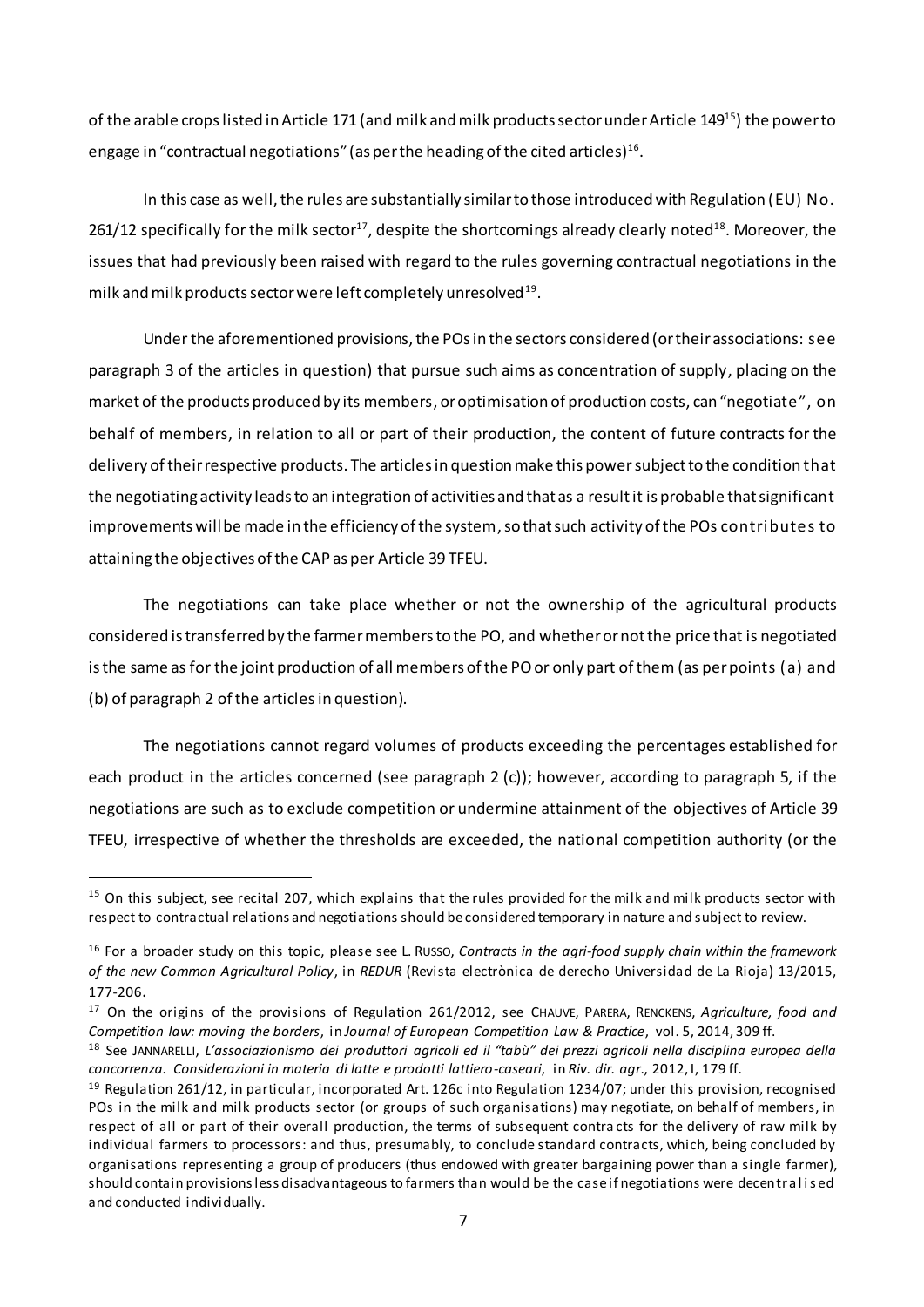Commission, if the negotiations involve more than one Member State) may, based on the concrete circumstance, decide that the negotiations must be reopened or cannot take place.

The producers concerned cannot be members of other POs that carry out similar negotiations (as per paragraph 2(e) of Articles 169, 170 and 171).

The POs must notify the respective Member States of the volume of products to which the negotiations relate (paragraph 2(g) of the cited articles), and Member States in turn must notify the Commission of the data received from the POs or the intervention of the competition authority (paragraph 6 of the cited articles).

As noted, the aforementioned provisions raise numerous questions $^{\text{20}}$ . Firstly, it is not clear why <code>the</code> provisions make the power to engage in negotiations conditional on the fact that the POs in the sectors concerned already pursue the aim of concentrating the supply of their members, placing on the market of the products received from the latter. It is difficult to understand the purpose and usefulness of giving such contract negotiating powers to POs that already carry out activities of direct marketing, selling the aggregate production of their members directly to purchasers and thus acting as the sole contractual counterparty of the latter. From an abstract perspective, the POs in sectors in which contractual negotiations are an option can decide to directly concentrate production, selling the products of members in their own name and on their own behalf after receiving them; or else they can decide to limit themselves only to indirect concentration activities, negotiating, precisely, on behalf of their members, the best contractual conditions to be subsequently applied to contracts concluded on an individual basis.

However, it seems difficult to imagine that a same PO can engage both in an activity of direct marketing and an activity of only negotiating on behalf of its members: direct marketing activity requires the presence of an organisation and facilities of a certain size, which could not be justified in the case of a mixed – as it were – activity not entirely dedicated to direct marketing, as the investments necessary for that purpose would not be amortised.

The reference to such tasks as concentration of supply and placing members' products on the marketshould probably be interpreted in a broad sense, i.e. the aim is to grant the power of carrying out contractual negotiationsto POs whose statutes envisage the option of concentrating supply, which can take place in two ways: directly, so that the PO is the seller and operates in its own name and on its own behalf, having procured the products made available by its members; or only indirectly, through the conclusion of framework agreements, i.e. contracts that do not entail a transfer of ownership, but rather whose purpose is to establish terms and conditions that will be binding for purchasers, and from which members may

<sup>20</sup> On the new rules, see JANNARELLI, *"Agricoltura e concorrenza" o "concorrenza e agricoltura"? Gli artt. 169, 170 e 171 del reg. n. 1308/2013 e il progetto di* guidelines *presentato dalla Commissione*, in *Riv. dir. agr.*, 2015, I, 3 ff.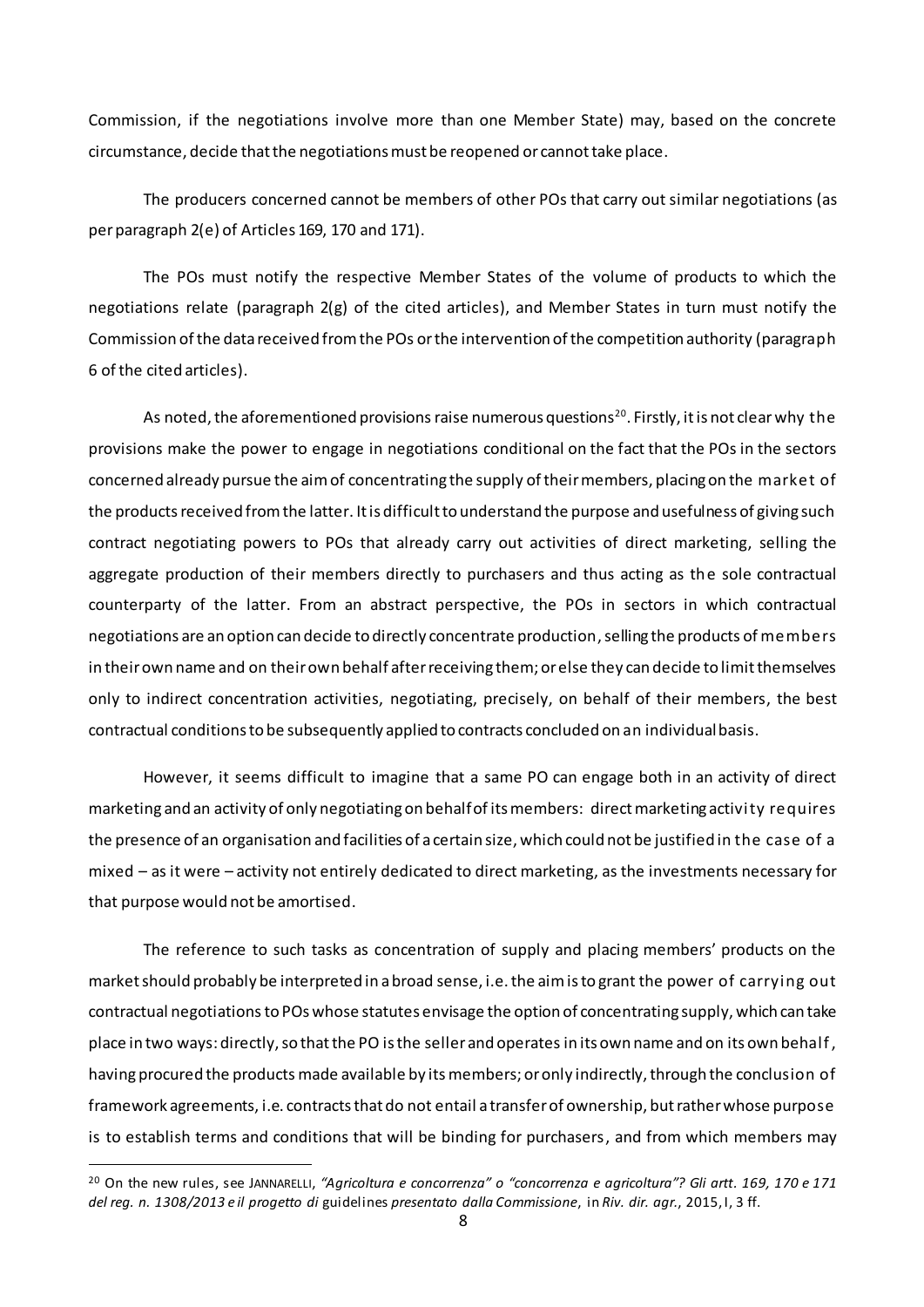benefit, as negotiations conducted by a PO on behalf of all its members can undoubtedly lead to more favourable terms than negotiations carried out by a single producer.

In either case, empowering POs to engage in contractual negotiations<sup>21</sup> seems a *quid minus* compared to the possibility, already provided for under European legislation, of directly marketing the products of members, thereby achieving what is no less than a concentration of supply<sup>22</sup>: in fact, negotiations carried out by a producer organisation can be considered only an indirect concentration of supply, which is undertaken directly by individual agricultural producers with the counterparties on the basis of negotiations previously conducted by the representative organisation $^{\mathsf{23}}$ .

Moreover, as was observed earlier, the negotiating power is subject to a series of limitations that do not apply in the case of direct marketing. In addition to the restrictions regarding the maximum market percentages that can be covered by negotiations in the sectors considered<sup>24</sup>, the rules require, as has already been mentioned, that the contractual negotiations lead to an integration of activities and that this integration is likely to generate significant gains in efficiency<sup>25</sup>. Based on a reading of the provisions, in truth, it does not appear to be sufficient, for the POs concerned, to carry out negotiations, a *quid pluris* being required on the part of the same, since they have to carry out at least one of the following activities: joint distribution, joint promotion (solely for the live cattle and arable crop sectors), joint organising of quality control, joint use of equipment or storage facilities, joint management of waste directly related to the production of olive oil or live cattle, joint procurement of inputs and joint processing of olive oil $^{26}\cdot$ 

The guidelines approved by Commission do not seem a useful tool for interpreting the provisionsin question. They have been drafted for the purpose of providing specific indications to the producers involved, particularly as regards defining the requirements laid down by the provisions themselves with

<sup>21</sup> The role ascribed to POs by the provisions concerned is positively viewed by ALBISINNI, *La nuova OCM ed i contratti agroalimentari*, in *I contratti del mercato agroalimentare*, a cura di Albisinni, M. Giuffrida, Saja e Tommasini, Naples, 2013, 69 ff.; see also ID., *Intervento, op. cit*., 199 ff., in which the author talks about a "rediscovery of the contractualization of relations on a European level".

<sup>&</sup>lt;sup>22</sup> Under Art. 152(1)(c)(ii) of Regulation No. 1308/13, the POs recognised in the sectors considered by the article itself (including those operating in the milk and milk products sector) can concentrate supply and directly market the production of members.

<sup>23</sup> Cf. CHAUVE, PARERA, RENCKENS, *Agriculture, food and Competition law: moving the borders*, cit., 310; the authors point out that through the agreements in question, POs sell "on behalf" of member producers, provided that the organisations engage in other joint activities connected to selling activity: "in practice this means that, when fa rmers wish to negotiate contract terms collectively via POs to gain bargaining power, they are obliged to integrate other activities in order to respond to market challenges in a pro-competitive manner". However, shortly afterward the same authors observe that the new legislation has introduced the concept of efficiency as a prerequisite for enabling "horizontal agreements between farmers": in the case in question, however, it is not a matter of horizontal agreements among agricultural producers, but rather vertical agreements concluded between POs, on the one hand, and purchasers on the other.

<sup>&</sup>lt;sup>24</sup> Equal to 20% in the olive oil sector, 15% in the live cattle sector and 15% in respect of the arable crops listed in Art. 171; as provided in Paragraph 2(c) of the articles considered.

 $25$  see Paragraph 1(2) of the articles considered.

 $26$  as per Paragraph 1(3) of the articles considered.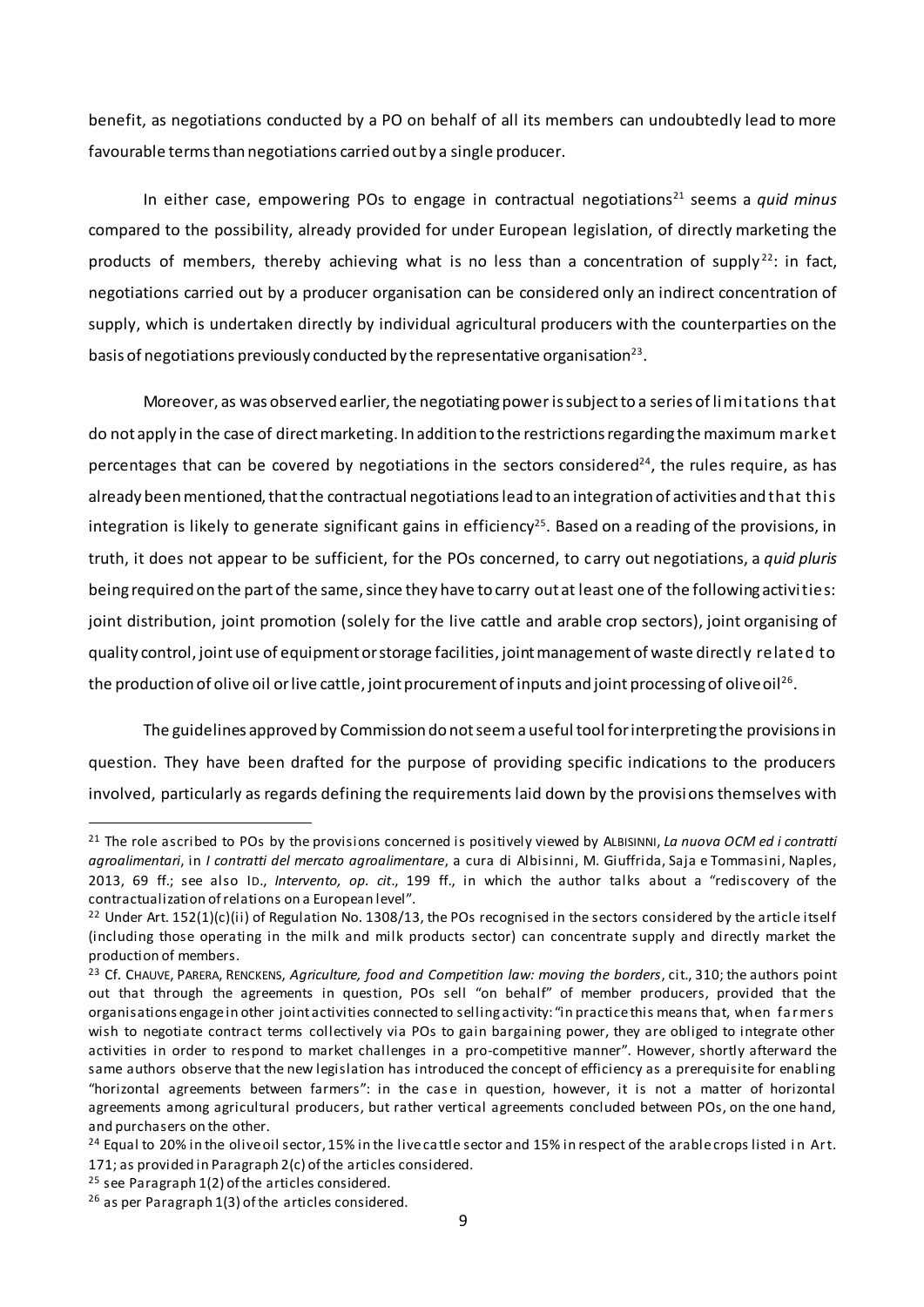respect to the integration of activities and significant improvementsin efficiency that should ensue from the negotiations<sup>27</sup>.

Indeed, a reading of the guidelines reveals that the subject of contractual negotiations is far from having received any actual clarification, since the guidelines provided do not seem to distinguish clearly between the two cases described above, namely, direct concentration of supply and indirect concentration of supply, the latter taking place through the conclusion of framework agreements or collective agreements negotiated by POs. On the contrary, as already highlighted by legal scholars who have examined the draft of the guidelines <sup>28</sup>, they sometimes seem to confuse the two cases or treat them as one and the same thing: we need only consider, for example, that in paragraph (4) of the introduction it is acknowledged that articles 169 to 171 authorise POs in the sectors concerned to negotiate, "on behalf" of their members, contracts for the supply of the products in question; further below, in paragraph (13) it is specified that POs, for the purposes of EU competition law, can be considered as associations of undertakings and as an undertaking in their own right, if and to the extent that they conduct, on their own behalf, an economic activity, i.e. an activity involving the supply of goods or services in a given market. In this manner the Commission acknowledges to be fully aware of the possible double role that POs can play in the market, since they can operate as associations and thus negotiate on behalf of their members, or else operate as businesses, marketing the products contributed by their members. Consistently with this notion, paragraph (36) states: "Articles 169, 170 and 171 of the CMO Regulation concern any agreements or decisions or practices taken by the PO when negotiating contracts for supply on behalf of its members".

Against this initial background, a reading of the rest of the guidelines arouses a number of doubts as to the scope the Commission wishes to attribute to the provisionsin question: paragraph (39) states that the purpose of the specific articles concerned is to be achieved through "POs effectively concentrating supply and placing products on the market and, *as a consequence* [my emphasis], negotiating supply contracts on behalf of their members"; similarly, in paragraph 57, one reads that the POs concerned must "pursue at least one of the following objectives of: a. Concentrating supply, b. Placing on the market of the products produced by its members; and c. Optimising of production costs<sup>"29</sup>. Moreover, the Italian text includes references to contracts concluded *a nome* (literally, "in the name") of members and *per conto* ("on behalf") of members, with the expressions used apparently interchangeably.

<sup>27</sup> Communication from the Commission, *Guidelines on the application of the specific rules set out in articles 169, 170 and 171 of the CMO regulation for the olive oil, beef and veal and arable crops sectors*, 2015/C 431/01. <sup>28</sup> see JANNARELLI, *op. ult. cit*.

 $29$  For a critical view on the Commission's breakdown of objectives into three, where the concentration of supply is separated from placing on the market of the members' products, see JANNARELLI, *"Agricoltura e concorrenza" o "concorrenza e agricoltura"?*, cit., 59.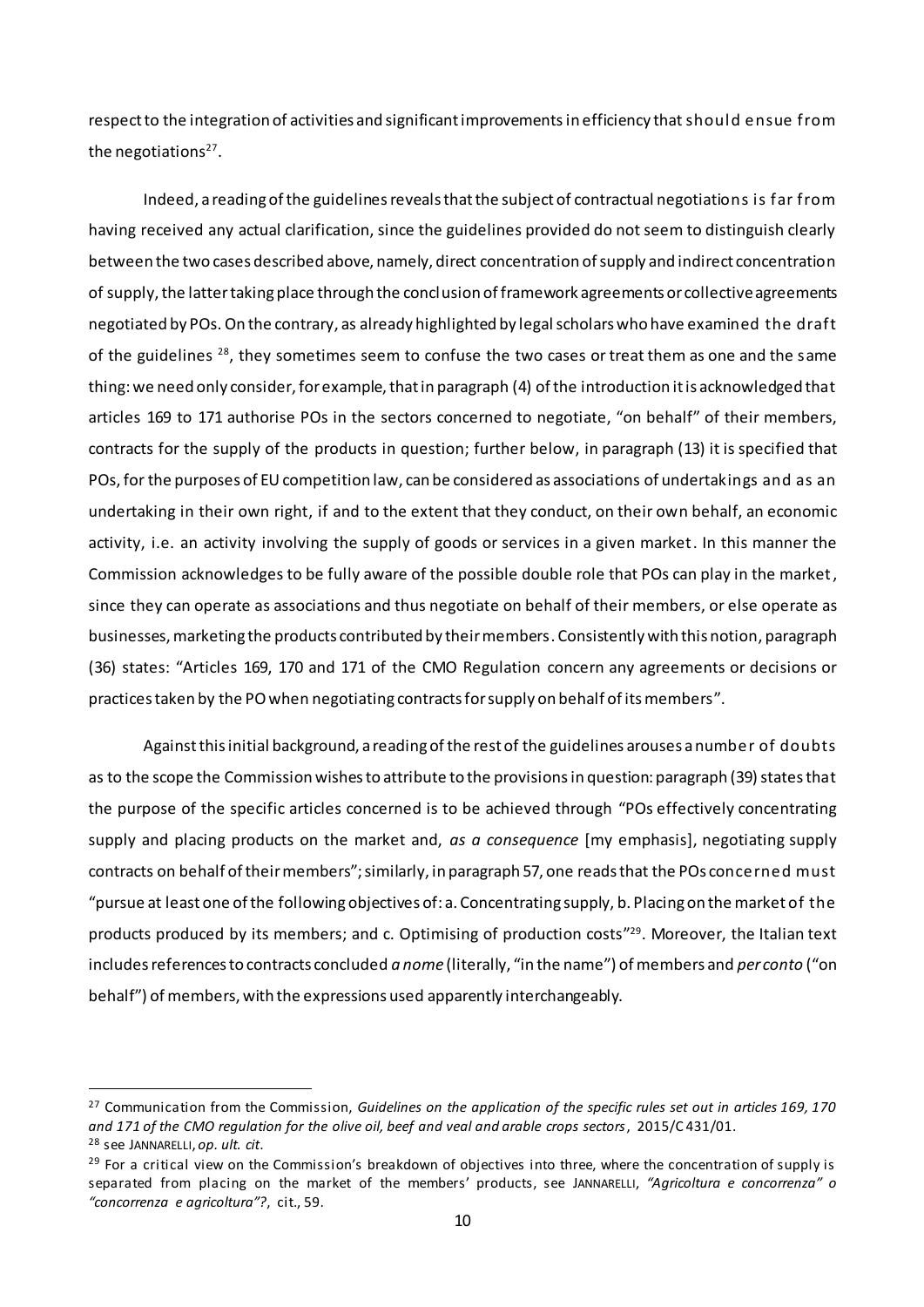However, the Commission made no effort to provide any indications as to how the conducting of contractual negotiations on behalf of members can coexist with pursuit of the objectives of concentrating supply and placing members' products on the market, where the PO acts in its own name and on its own behalf. Not only: notwithstanding the fact that, as we have seen, in paragraph (57) the guidelines acknowledge that in order to be able to engage in negotiations the POs must pursue at least one of the specified objectives (concentrating supply, placing on the market of the products produced by its members, and optimising of production costs), in the very next paragraph the Commission clarifies that, in actual fact, a PO that pursues solely the objective of optimising production costs will not be entitled to engage in contractual negotiations: this may very well go beyond the intended meaning of the provisions concerned, which do not seem to support such an affirmation.

Therefore, it is in some respects paradoxical that the Commission's guidelines, which are supposed to guide operators and ensure a uniform, correct interpretation of the regulatory provisions, contain a series of ambiguous affirmations, such as to raise doubts about the scope of the new legislation $^{\text{30}}$ .

Among the provisionsthat are difficult to interpret, we may also include paragraph 2(a) of Articles 169, 170 and 171<sup>31</sup>, according to which negotiations by the PO may take place whether or not there is a transfer of ownership of the agricultural products by members to the PO: the rule, therefore, is that contractual negotiations can also be carried out by a PO after it has acquired ownership of the products received from member producers. However, it is not clear why a PO that has become owner of the products to be marketed should only engage in a pre-contractual negotiating activity (or conclude a framework contract) rather than directly marketing the product it is now owner of to purchasers $^{\rm 32}.$ 

<sup>30</sup> Cf. JANNARELLI, *"Agricoltura e concorrenza" o "concorrenza e agricoltura"?*, 63; according to the author, given the ambiguities of the articles of the regulation, together with the equivocal indications contained in draft guidelines prepared by the Commission, there is a risk that articles 169 to 171 will be considered applicable not only to collective structures that perform a simple role of intermediation in negotiating contracts on behalf of their members, but also to those that actually concentrate the supply and sell the products they have acquired from members through a transfer of ownership; in such a case, the latter will also be subject to the requirements laid down by the articles considered; on this point, see also p. 75 ff.

 $31$  Similar considerations apply for Art. 149(2)(a) of Art. 149, Regulation No. 1308/2013, which specifically regards the dairy sector.

<sup>32</sup> On this point, see JANNARELLI, *"Agricoltura e concorrenza" o "concorrenza e agricoltura"?,* cit., 57; according to the author, negotiations make sense only in situations where ownership of the products is not transferred to the organisation. In the event of a transfer of ownership, there would be no reason for the organisation to conduct negotiations on behalf of its members; it would negotiate with third parties and sell the products its members have pledged to contribute within the framework of the organisation; for a previous discussion, see JANNARELLI, *L'associazionismo dei produttori agricoli ed il tabù dei prezzi agricoli nella disciplina europea della concorrenza*, cit., 200; the same author seems to draw confirmation from the text of the provision that the entirety of the rules concerning "negotiations" is nothing else but a confirmation of the direct marketing power ascribed to the POs by their members; paradoxically, this power would be decreased with respect to the majority of cases, given the restrictions imposed by the provision.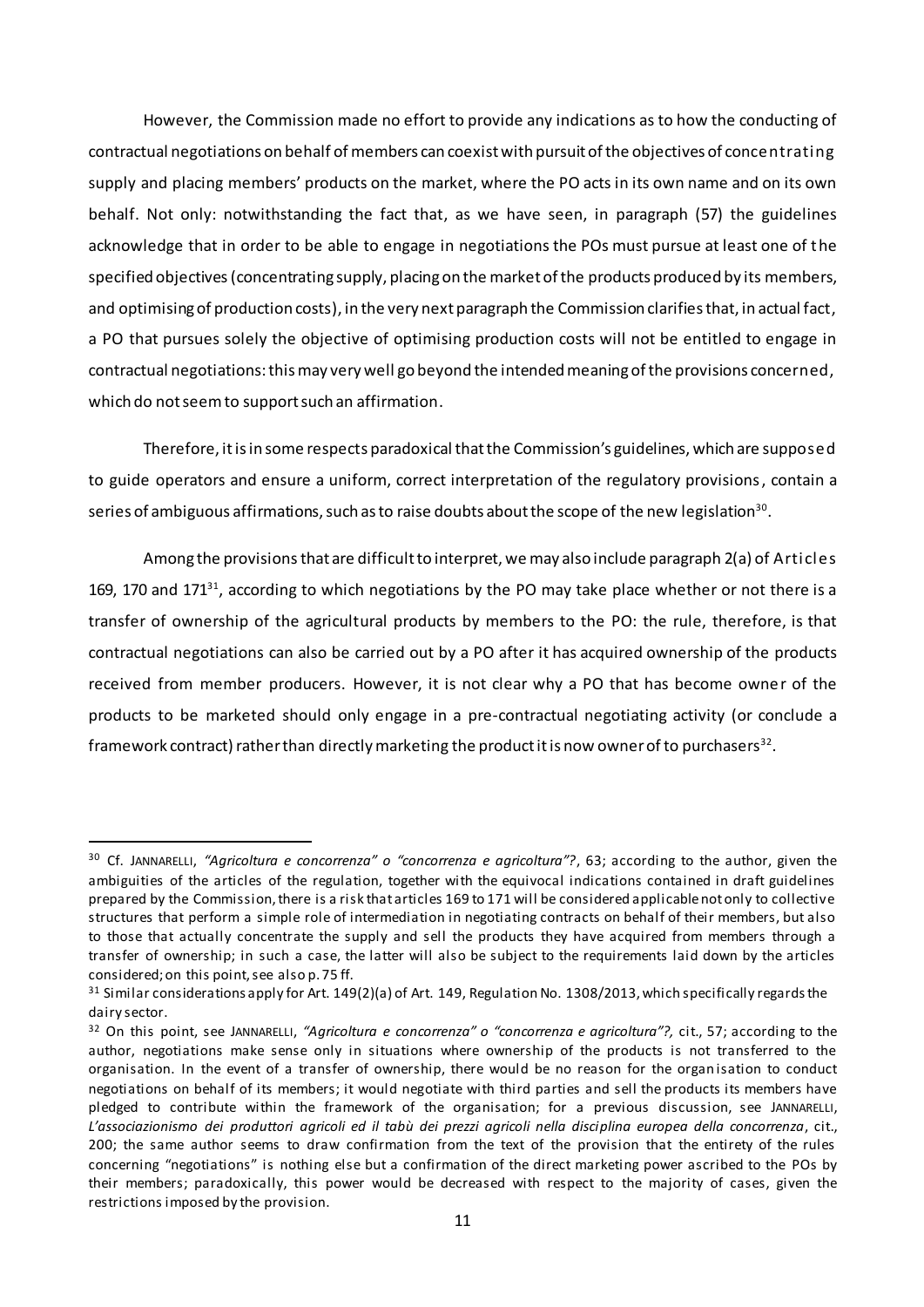Furthermore, the legislation does not contain any provision as to which effects the outcome of the negotiations will have for the parties; this aspect concerns not so much the members of the PO – since the fact of belonging to the association in itself implies compliance with what the latter has committed to – as the contractual counterparties, given that the scope of application of a framework contract resulting from negotiations conducted by the PO on behalf of members cannot but be limited solely to the undertaking or undertakings involved during the negotiation stage<sup>33</sup>. There is no indication, in fact, as to the consequences of a deviation of an individual contract from the provisions of the collective agreement or the possible remedies available to the affected party.

In short, the rather muddled –to put it mildly –nature of the provisions considered clearly suggests that they are a product of compromise. Among other things, the receptiveness of the EU legislator to the idea of contractual negotiations being carried out by organisations and associations of agricultural producers touches a raw nerve in EU legislation, in particular as it seems in contradiction with the rule – dating back to 1962 and left untouched even after the reform of 2013 – whereby such organisations may not establish identical prices binding for their members.

As will be amply discussed in the section that follows, there is no doubt that the contractual negotiations carried out by POs can also establish the subsequent selling prices and that, as a consequence, the legislation in question has for the first time expressly addressed what has been referred to, precisely, as the "taboo" issue of prices $^{34}$ .

Therefore, the ensuing result, with all its contradictions and ambiguities, should not be surprising. Numerous indications of such contradictions have come not only from the different European institutions involved in the legislative procedure, but also –and above all – among the different levels or departments of the same. Here there is a clear reference to the ever enduring conflict within the Commission between the Directorate-General called upon to apply and oversee the enforcement of competition rules and the Directorate-General responsible for planning initiatives with the framework of the CAP.

The result of this internal dialectic is there for everyone to see: provisions containing references that are uncertain or confused to say in the least and which risk undermining their actual effectiveness. As has often been the case with other legislative provisions, articles 169 to 171, together with article 149 for the dairy sector, are likely to represent only a first - and inadequate - approach to the subject matter. They will hopefully receive full implementation over time, once the initial disconcertment and scepticism have

<sup>&</sup>lt;sup>33</sup> The effectiveness of a contract may be extended to the benefit of producers who are not members of the PO that has negotiated it under the provisions of Art. 164 ff. of Regulation No. 1308/2013, to the extent that this is concretely possible.

<sup>34</sup> Again see JANNARELLI, *L'associazionismo dei produttori agricoli ed il tabù dei prezzi agricoli nella disciplina europea della concorrenza*, cit.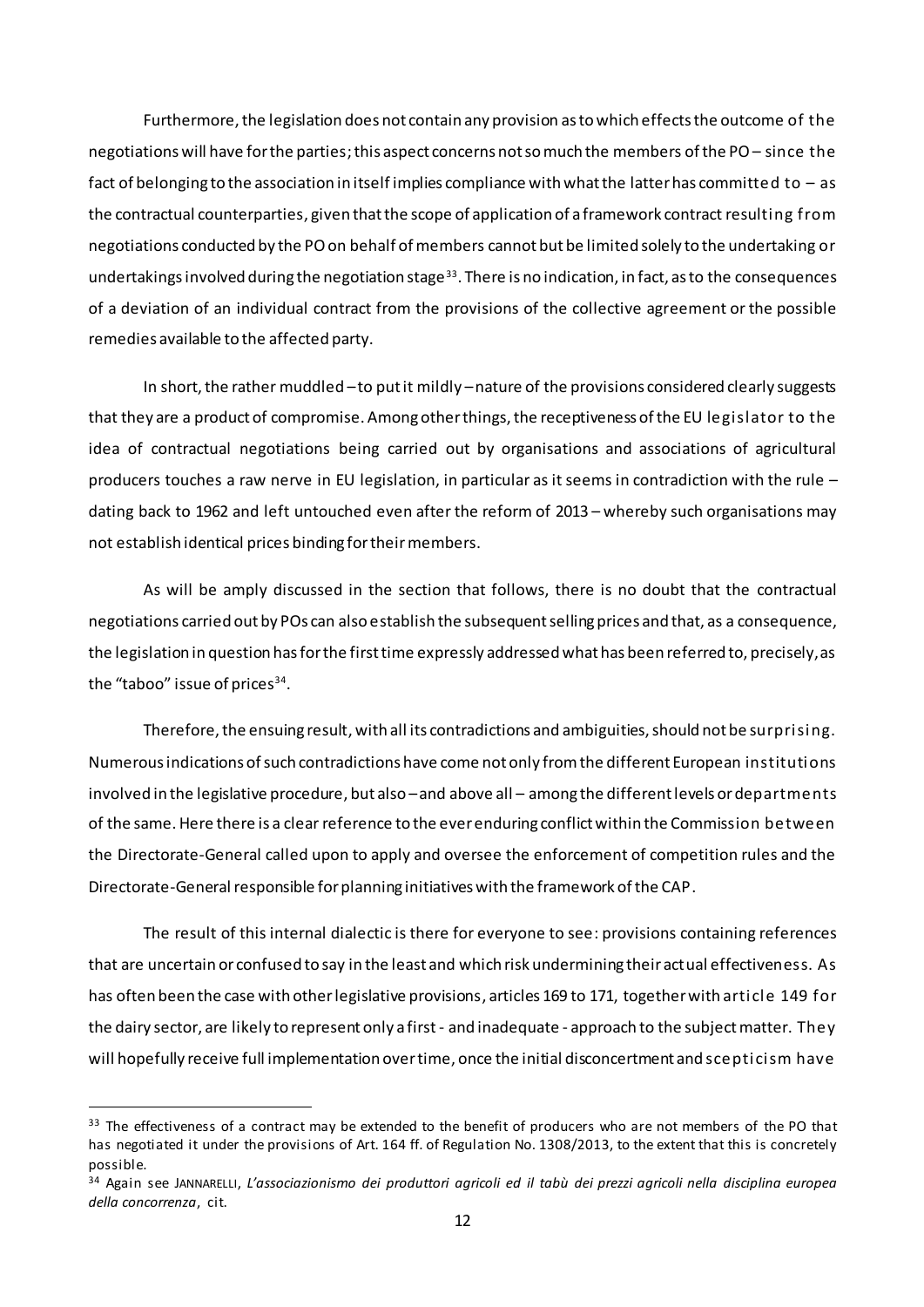been overcome<sup>35</sup>. We must therefore hope that the EU legislator will go back to review the provisions in question as soon as possible, so as to more precisely clarify their scope and content, attenuating the precautions provided for and in any case extending their application to all sectors of the CMO.

Similar considerations have been done by the Agricultural Markets Task Force in its recent Report  $36$ , in which has been stressed "the lack of clarity concerning the rules which apply to collective action by producers"; at the same time, "the new provisions may have exacerbated the legal complexity", so that "the Commission should unambiguously exempt joint planning and joint selling from competition law if carried out by a recognised producer organisation or association of producer organisations" (par. 14, Executive summary).

## **Antitrust rules in Regulation (EU) No. 1308/2013 and their inadequacy for the purposes of protecting agricultural producers vis-à-visthe market**.

Given the theme of the work of the Commission I and the annex questionnaire, it is necessary to include in this national report some brief considerations concerning the relationship between the rules governing supply contracts and agricultural associations and EU competition law, in particular as regards the specific antitrust provisions applicable to the agricultural sectorfollowing the reform of 2013.

In particular, as regards the agricultural products covered by the CMO, the special rules(derogating from the general ones contained in the TFEU) designed to protect competition are contained in Part IV of Regulation (EU) No. 1308/2013 (Articles 206 to 218)<sup>37</sup>, as well as in Article 222, which, among the general provisions in Part V, falls within the "exceptional measures" defined in Chapter I. As a result, the Commission can declare the temporary (for a period of up to six months<sup>38</sup>) non-application of Article 101(1) TFEU to some types of agreements and decisions of recognised POs, associations of POs, and IOs "during

<sup>&</sup>lt;sup>35</sup> See, e.g., *European Parliament resolution of 7 June 2016 on unfair trading practices in the food supply chain, par. 51,* that highlights how "strenghthening and establishing producer organisations must go hand in hand with strenghthening farmers' bargaining power in the food chain, in particular by giving them the right to have their contracts collectively bargained".

<sup>&</sup>lt;sup>36</sup> Improving market outcomes. Enhancing the position of farmers in the supply chain, Brussels, November 2016.

<sup>37</sup> For a discussion of the former legislation, as per Art. 175 *et seq.* of Regulation (EC) No. 1234/2007, see JANNARELLI, *Commento agli art. 175-179*, e COSTATO, *Commento agli art. 180-182*, in *Il regolamento unico sull'organizzazione comune dei mercati agricoli*, a cura di Costato, in *Le nuove leggi civ. comm*., 2009, 181 ff.

<sup>&</sup>lt;sup>38</sup> Period likely inadequate and too short to face the "severe imbalance" in the agricultural markets referred in Art. 222.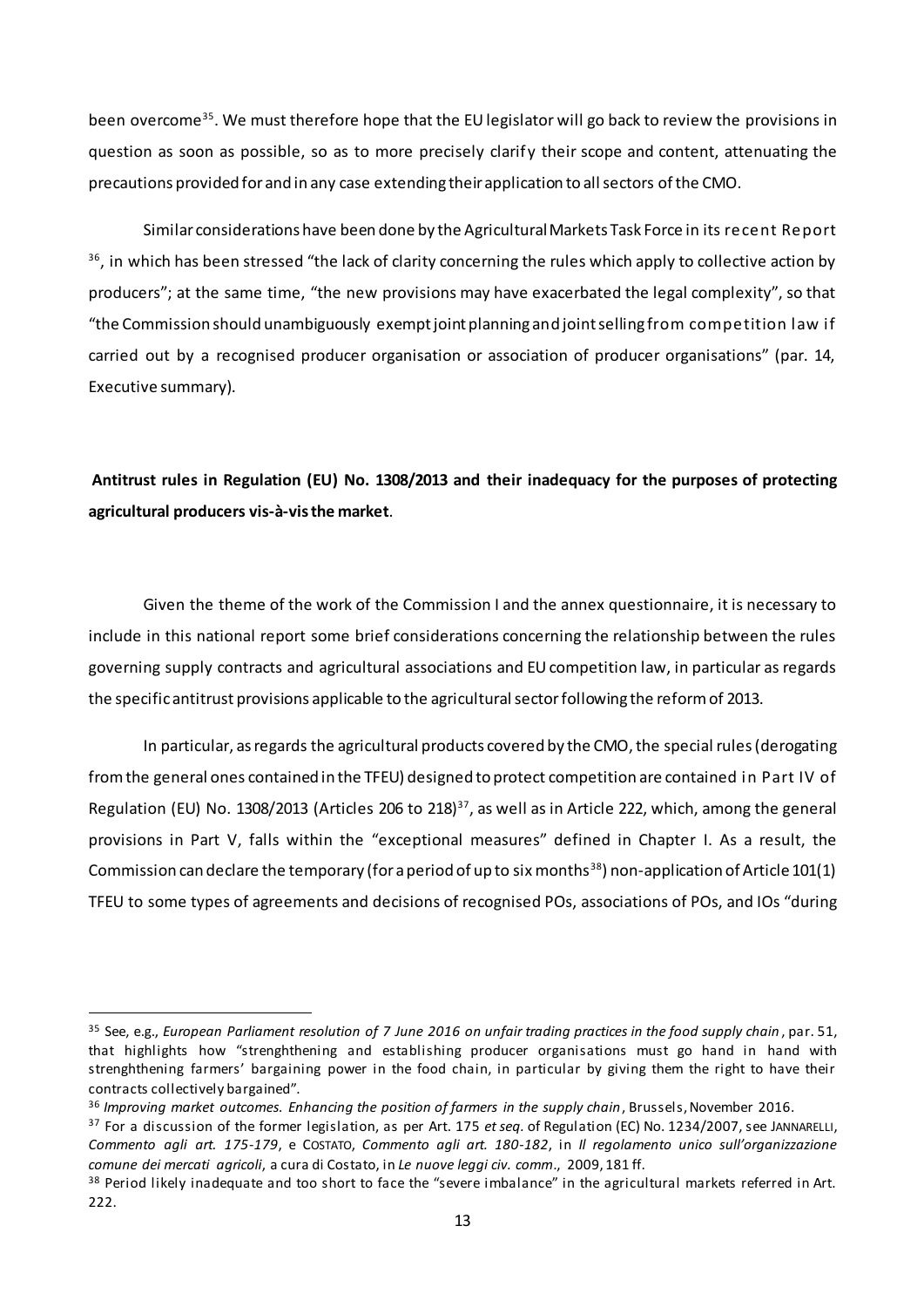periods of severe imbalance in markets", provided that they do not impair the proper functioning of the internal market and are exclusively aimed at stabilising the affected sector $^{\rm 39}.$ 

Therefore, it is necessary preliminarily to describe, albeit briefly, and to the extent that it is useful for the purposes of this paper, how the relevant legislation is presently structured; this summary analysis must be limited to the rules concerning behaviours of business undertakings; without considering, therefore, the rules concerning state aid, contained in Article 211 *et seq.*<sup>40</sup> . It must also be noted that Part IV of Regulation No. 1308/2013 is applicable to products falling within the scope of the CMO, whereas rules concerning the other remaining agricultural products are laid down in Regulation (EC) No.  $1184/2006^{41}$ . The latter was in turn amended following the adoption of Regulation (EU) No.  $1379/2013^{42}$  on the common organisation of the markets in fishery and aquaculture products: Article 1 of Regulation No. 1184/2006 now clarifies, in fact, its own non-applicability not only for the products covered by the single CMO, but also for those falling within the scope of Regulation No. 1379/2013 (i.e. the in fishery and aquaculture products listed in the annex to the Regulation itself, which lays down the pertinent competition rules in Article 40 *et seq*.).

Reiterating what was already provided for in the former legislation, Article 206(1) of Regulation No. 1308/2013 establishes that, in principle, article 101 *et seq*. TFEU shall apply to all agreements, decisions and practices referred to in Article 101(1) and Article 102 TFEU which relate to the production of, or trade in, agricultural products, unless otherwise provided in the Regulation itself. The following paragraphs provide for the establishment of close cooperation between the EU Commission and national competition authorities, and that Commission may publish guidelines to assist both the national authorities and undertakings in the sectors concerned.

<sup>&</sup>lt;sup>39</sup> On this basis, the Commission adopted the implementing regulation 2016/559 of 11 April 2016, authorizing agreements and decisions on the planning of production in the milk and milk products sector, for a period of six months. In particular, recognized POs, their associations and recognized IOs in the dairy sector have been a uthori zed to conclude voluntary joint agreements and take common decisions on planning the volume of milk to be produced during a period of six months. Afterwards the Commission, adopting the implementing regulation 2016/1615, has extended the validity of such agreements on 12 April 2017 at the latest. With the delegated regulation 2016/558 – adopted on the basis of Art. 219, par. 1, reg. 1308/2013 - the Commission has applied the regulation 2016/559 to cooperatives and other forms of producer organisations that have been established by milk producers in compliance with national law and are active in the milk and milk products sector. On these regulations, see JANNARELLI, *L'associazionismo dei produttori agricoli e la pianificazione della produzione lattiera nei regg. nn. 558 e 559/2016 della Commissione Europea*, in *Riv. dir. agr*., 2016, , I, 340 ff.

<sup>40</sup> Chapter IV contains no specific rules concerning abuse of dominant position.

<sup>41</sup> Council Regulation (EC) No. 1184/200 of 24 July 2006 applying certain rules of competition to the production of, and trade in, agricultural products.

<sup>42</sup> Regulation (EU) No. 1379/2013 of the European Parliament and of the Council on the common organisation of the markets in fishery and aquaculture products, amending Council Regulations (EC) No. 1184/2006 and (EC) No. 1224/2009 and repealing Council Regulation (EC) No. 104/2000, in *OJEU* L 354/13.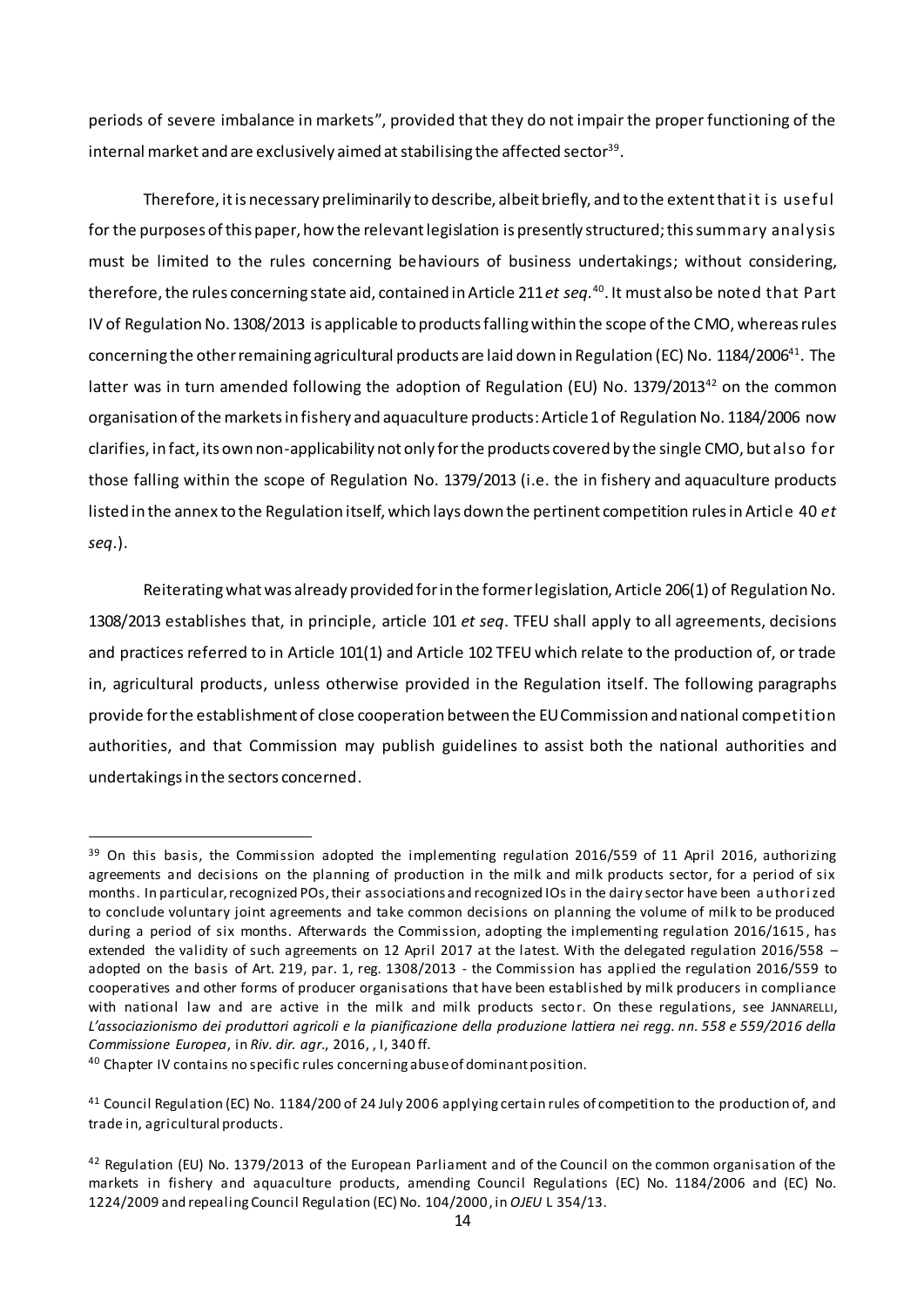Articles 207 and 208 introduced broadly applicable definitions<sup>43</sup>, respectively, of "relevant market" and "dominant position", previously provided by the Commission $^{44}$  and case law of the Court  $\,$ of Justi $\,$ ce $\,^{45}$ , whereas Article 209 (under the heading "Exceptions for the objectives of the CAP and farmers and their associations") represents the "heart" of the legislation, as it outlines a special regime for the agricultural sector, together with Article 210, dedicated to "agreements and concerted practices of recognised interbranch organisations". Such a draft has been criticized by the Agricultural Markets Task Force that, in its Report, notes "we are surprised that EU laws does not feature a general and explicit derogation from the prohibition on cartels enshrined in Article 101(1) TFEU in favour of agricultural cooperatives or producer organisations" (par. 144).

In particular, Article 209(1), echoing a solution that had been adopted since Regulation (EEC) No. 26/62, establishes the non-applicability of the prohibition under Article 101(1) TFEU to the agreements, decisions and concerted practices "necessary for the attainment of the objectives set out in Article 39 TFEU". The subjective qualification of the parties who conclude such agreementsis irrelevant, so it is not necessary, for the purposes of the derogation, that they all be "agricultural" parties. What is relevant is whether the agreement, decision or concerted practice is essential for attaining the objectives of the CAP; this has been clearly affirmed on more than one occasion in the interpretations of the Court of Justice , which has always judged it necessary to demonstrate the indispensability of the agreement whose admissibility is in question with respect to the pursuit of the objectives set out Article 39 TFEU $^{\rm 46}.$ 

As mentioned above, paragraph 1(2) affirms the non-applicability of Article 101(1) TFEU to agreements, decisions and concerted practices of farmers, farmers' associations, or POsrecognised under Article 152, or associations of POs recognised under Article 156<sup>47</sup>, which concern the production or sale of agricultural products or the use of joint facilities for the storage, treatment or processing of agricultural

<sup>43</sup> BLOCKX and VANDENBERGHE, *Rebalancing commercial relations along the food supply chain: the agricultural exemption from EU competition law after Regulation 1308/2013*, cit., 400; the authors note that the European Parliament had requested that specific definitions of relevant market and dominant position be introduced for the agricultural sector, but the request was eventually rejected.

<sup>44</sup> See, for example, the Commission Notice on the definition of relevant market for the purposes of Community competition law 97/C 372/03, in OJEC C 372 of 9 December 1997.

<sup>45</sup> In this regard see the decisions discussed in POCAR-BARUFFI, *Commentario breve ai Trattati dell'Unione europea*, II ed., Padova, 2014, *sub* Art. 102 TFEU.

<sup>46</sup> Cf. Court of Justice, 15 May 1975, in case 71/74, *Frubo*; Id., 16 December 1975, *Suiker Unie,* in joined cases 40 to 48, 50, 54 to 56, 111, 113 and 114/73; Court of First Instance, 13 December 2006, in joined cases T-217 and 245/03, *Fédération nationale de la coopération bétail et viande.*

<sup>&</sup>lt;sup>47</sup> The second subparagraph of Art. 209(1) of Regulation No. 1308/2013 expressly clarifies, unlike the previous legislation, that the exemption from the prohibition under Art. 101 TFEU also applies for agreements, decisions and concerted practices of recognised POs or recognised associations of POs. However, even before this explicit wording, there was no doubt that even the previous legislation was applicable to the POs where this point was concerned; the same applies for the agreements, decisions and practices as per Art. 2.1(2) of Regulation 1184/2006, though there is no express reference to POs (CANFORA, *La disciplina della concorrenza nel diritto comunitario*, in COSTATO, GERMANÒ, ROOK BASILE, *Trattato di dir. agr*., vol. 3, Turin, 2011, 209 ff.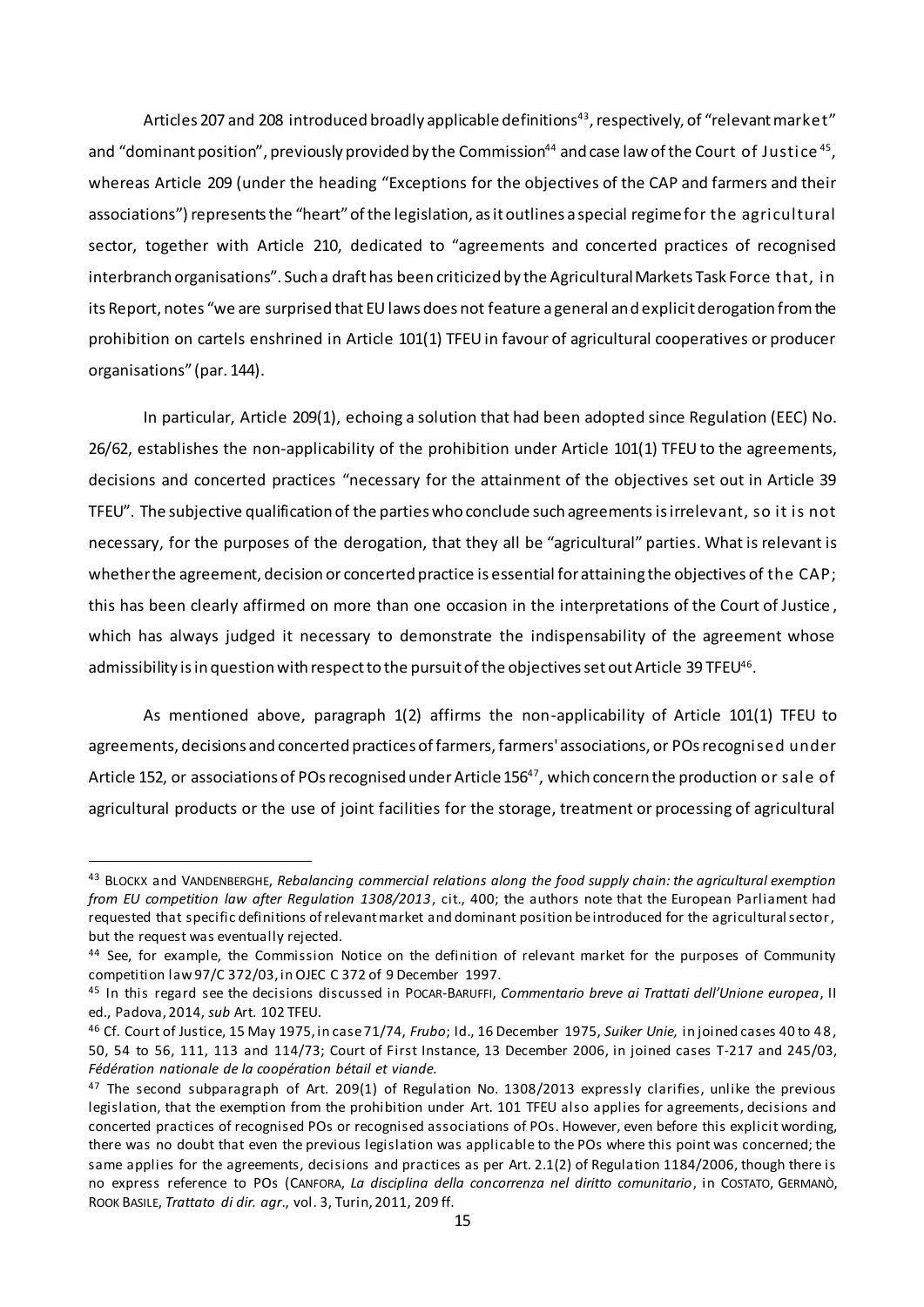products, unless the objectives of Article 39 TFEU are jeopardised. As regards this second specific case, the subjective qualification of the parties to the agreement, decision or concerted practice clearly takes on essential importance; again, the legislative provisions are in line with what has been established by Community law since Regulation (EEC) No. 26/62, with the introduction of an explicit reference to recognised POs and their associations as negotiating entities $^{\rm 48}.$ 

However, the third pre-existing exception related to agreements falling within the framework of a national market organisation was finally formally removed, given that such organisations have no longer existed for some time, having been replaced by the European market organisation.

Once again, it is established (third subparagraph of Article 209(1)) that the whole of paragraph 1 will not apply to agreements, decisions and practices which entail an obligation to charge identical prices or have the effect of excluding competition: consequently, agreements that lead to such effects are to be  $\,$  considered in any case prohibited $^{49}.$ 

It is difficult to understand the persistent prohibition (also in the new regulation) concerning prices, which continues to apply both for the agreements and decisions of farmers orfarmers associations and the agreements necessary for the attainment of the objectives of the CAP; it is also seemingly not compatible with the power granted to POs in certain sectors to conduct contractual negotiations, which could result in a price being set for subsequent sales transactions.

Moreover, there seems to be no doubt as to the fact that the negotiations conducted by POs can also define the prices of subsequent sales: besides considerations of a systematic and logical character, both recital 139<sup>50</sup> and paragraph 2(b) of article 149 articles 169 to 171, in which there is an express reference to a "negotiated price", imply the possibility of setting prices.

<sup>&</sup>lt;sup>48</sup> Cf. JANNARELLI, "Agricoltura e concorrenza" o "concorrenza e agricoltura"?, cit., 25; the author notes that the explicit mention of recognised POs as being among the entities that may conclude agreements and engage in concerted practices is also consistent with the fact that now POs can also have members who are not agricultur al producers, provided that they do not control the organisation.

 $49$  The fact that the prohibition against fixing identical prices is starting to feel the impact of centrifugal forces, amplified by the opening of the market as a result of the new orientati ons underlying the CAP, clearly emerges with the "*endives*" issue in France: the Court of Appeal of Paris overturned the decision of the national competition authority, which had imposed penalties on a dozen or so producer associations judged guilty of entering into agreements that were against the law because essentially aimed at fixing minimum selling prices for products; the decision of the Court of Appeal was challenged, so the case is likely to be referred to the Court of Justice for a preliminary ruling: for a discussion on the whole issue and the legal arguments supporting the judgment on appeal, see DEL CONT, *L'arret de la Cour d'Appel de Paris du 14 mai 2014, "l'affaire endives": quels enseignements pour l'avenir de la "relation speciale" entre agriculture et concurrence*?, in *Riv. dir. agr*., 2015, II, 83 ff.

<sup>&</sup>lt;sup>50</sup> Which, on the subject of the bargaining power of POs in the beef and veal and olive oil sectors and for producers of some arable crops, provides that the purpose of such negotiations is to establish, albeit subject to quantitative li mi ts , the terms of (subsequent) delivery contracts, including prices. Recital 128 affirms likewise in regard to the milk and milk products sector, specifying that in order to ensure a fair standard of living for dairy farmers, their bargaining power needs to be strengthened; in order to achieve this objective, POs should be allowed, in accordance with Art. 42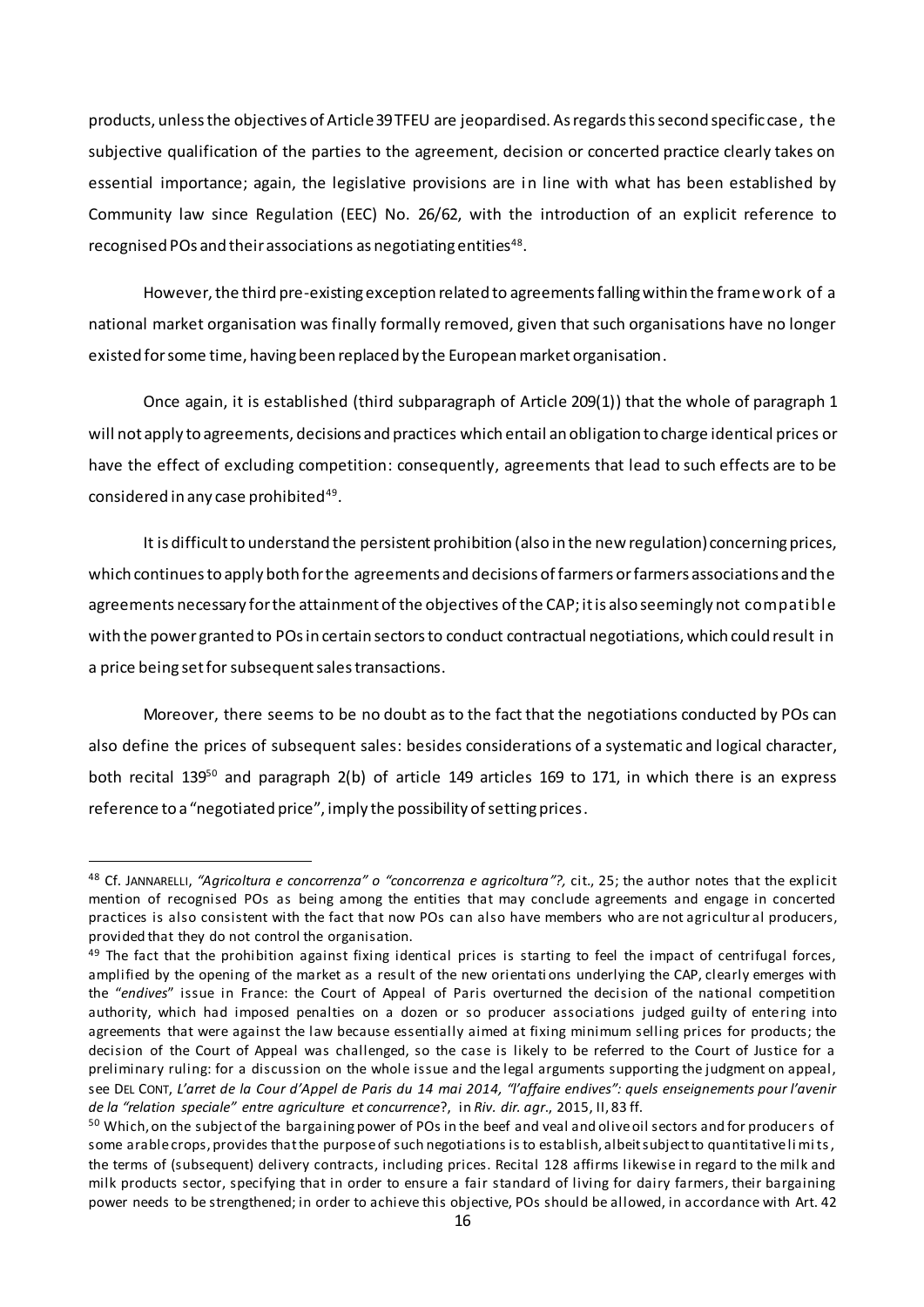In any case, the specific provision, contained *expressis verbis* in the new regulation, with respect to the setting of prices in the sectors in which POs are authorised to carry out contractual negotiations, necessarily implies a derogation from the general prohibition against charging identical prices which is established by the same regulation<sup>51</sup>. The reason lies also in the principle of speciality, as the special rule is destined to prevail over the general one. This is clarified by Article 206 of the regulation: after establishing the applicability of Article 101 *et seq.* TFEU, it reaffirms, precisely, the rules laid down by other provisionsof the same regulation. This seems, finally, also the opinion of Advocate General in the Case C-671/15 recently delivered<sup>52</sup>, though he had examined the former provisions laid down in Reg. 1234/2007 (which ignored the provision granting the power to engage in "contractual negotiations" for some PO's), where he observes that agreements, decisions or practices of PO's, associations of PO's and professional organisations escape from prohibition laid down in Art. 101 TFUE when that behaviour is necessary or permitted for the accomplishment of the tasks assigned to such organisations and has been adopted in the context of and in accordance with the regulations on the CMO of the markets considered.

However, it would not have been inappropriate to define this derogation with more clarity, especially as the negotiations for the adoption of the new text dragged on for two years, with the involvement of all institutions taking part in ordinary legislative procedures $^{\text{53}}$ .

It thus appears necessary to coordinate the provisions of Article 209 with those dealing with contractual negotiations conducted by POs, interpreting them to mean that it is prohibited to conclude binding agreements giving rise to an obligation to charge identical prices, with the exception of the specific cases for which the same regulation attributes bargaining powers to the POs (and with the exception of the

and Art. 43 TFEU, to negotiate the contract terms, including price, for some or all of their members' production, subject to quantitative limits so as to maintain effective competition in the market.

<sup>51</sup> As rightly pointed out by JANNARELLI, in *L'associazionismo dei produttori agricoli ed il tabù dei prezzi agricoli nella disciplina europea della concorrenza*, cit., 190, the prohibition against agreements that may oblige members to charge identical prices presupposes that POs only have regulating functions, since direct marketing of the products contributed by members – also envisaged for several production sectors under EU legislation – is incompatible with such a prohibition, whether it takes the form of marketing undertaken by the organisation on behalf of its members, or the organisation itself operates on behalf of its members*.*

<sup>52</sup> See the Opinion of Advocate General Wahl, in Case C-671/15

<sup>53</sup> It is worth noting that the agreements arising from the contractual negotiations carried out by POs in the sectors where this is allowed, irrespective of the aspect connected to the fixing of prices, could moreover not benefit from the derogation pursuant to the second subparagraph of Art. 209(1), since such agreements also concern parties other than farmers; thus they should be considered as prohibited, as they do not fall within the scope of the so -called agricultural exception previously provided for under Art. 176 of Regulation (EC) No. 1234/07 for products covered by the CMO and now by the second subparagraph of Art. 209(1) of Regulation No. 1308/2013. Nor could the latter be invoked to legitimise agreements concluded as a result of contractual negotiations: in fact, though on the one hand the EU legislator specifies that contractual negotiations carried out by recognised POs in the sectors specified in articles 169, 170 and 171 of Regulation No. 1308/2013 are to be considered instrumental to attaining the objectives of the CAP, as described in Art. 39 TFEU, once the requirements set out therein have been complied with, the same Art. 209 clarifies that the derogation provided for agreements necessary for the attainment of the objectives of the CAP cannot be applied where the agreement, decision or practice implies the obligation of charging identical prices.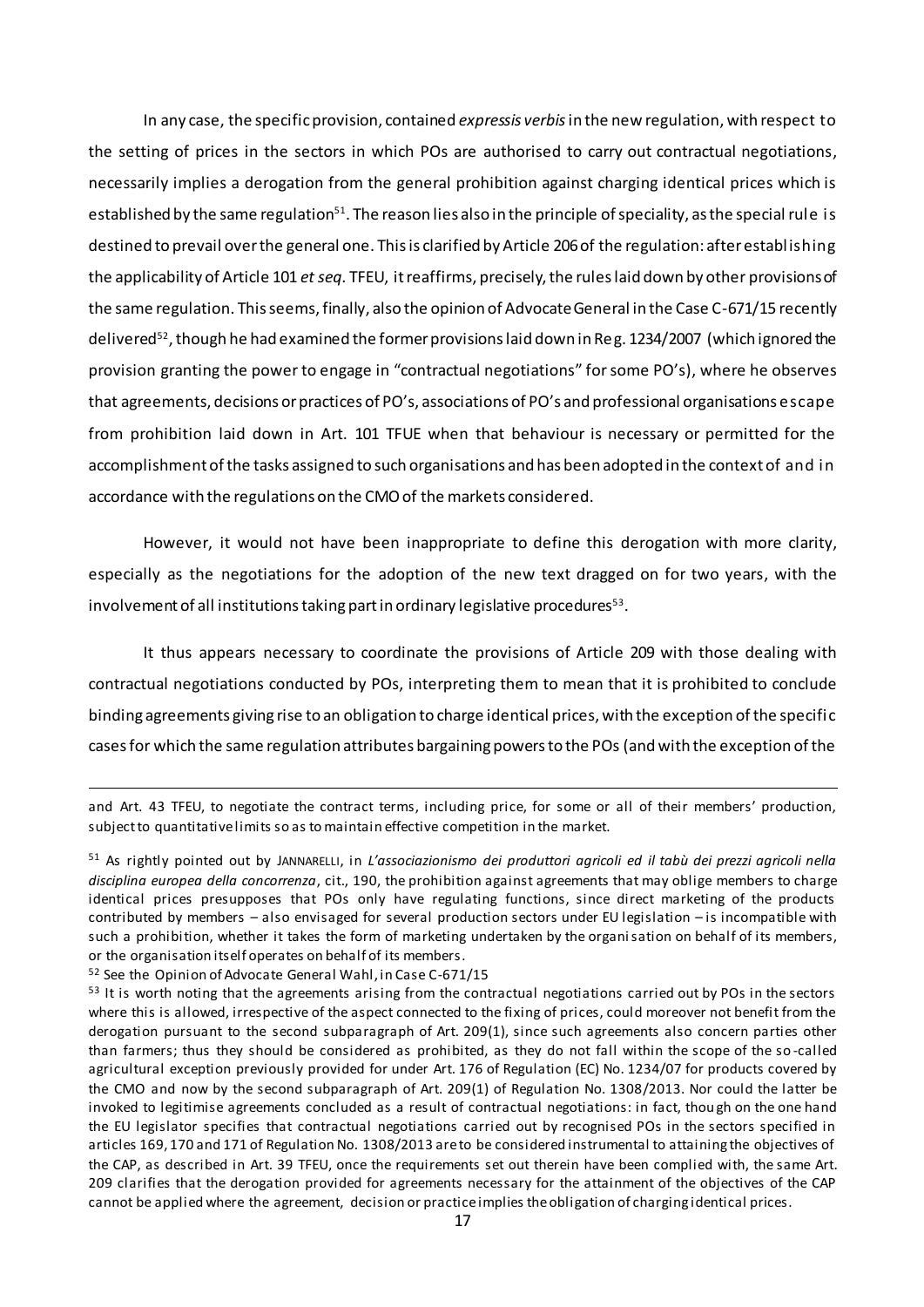cases in which the POs – or, where possible, the  $10s^{54}$  – directly sell, in their own name and on their own behalf, the products they receive from members)<sup>55</sup>. Similarly, the Task Force's Report deemed that "ambiguity of rules also risks giving rise to diverging approaches by national competition authorities thereby undermining the internal market" (par. 147), and that neither POs nor farmers can afford the risk of incurring a fine or specialised legal advice so as to navigate the applicable rules (par. 148).

It must be highlighted that the written contract as an instrument for combating the inequalities between agricultural producers and purchasers in terms of information and bargaining power, equally disciplined by Reg. 1308/2013, does not seem to assume relevance for the purpose of applying antitrust legislation. The latter enters into play, for example, in order to prevent horizontal agreements among purchasers, as well as in the above-described cases regarding agreements among agricultural producers or supply chain agreements; to prevent abuses of dominant position, where the potential exists; and to control concentrations between undertakings that intend to expand their size and thereby gain undue strength in the market. The inequality of bargaining power and the possible abuses by the party with greaterpower(whenever –as in the majority of cases – the latter does not have a dominant position in the market) are not generally taken into consideration by European competition law $^{\mathsf{56}}$ .

In fact, the protection of the weak contracting party against possible abusive behaviours of the counterparty is substantially left up to the Member States, given that, at least as regards business-tobusiness relations, EU law only ventured a first timid approach with Regulation (EU) No. 261/12 in relation to formal written contracts with first purchasers of milk and milk products, later extending thatsolution to all sectors of the CMO with Article 168 of regulation (EU) No. 1308/2013<sup>57</sup>.

<sup>54</sup> Art. 210 addresses the agreements and concerted practices of recognised IOs.

<sup>55</sup> In this regard, see recital 131, according to which POs and their associations can play useful roles in concentrating supply, improving marketing and adjusting production to demand, optimising production costs and stabilising producer prices.

<sup>&</sup>lt;sup>56</sup> It is a well-established opinion that the aspects related to contracts concluded between parties with unequal bargaining power are not normally relevant for EU antitrust law, which rather focuses on situations of so-called buyer power: the latter is considered to exist if and to what extent a market is so concentrated "that a particular buyer has not only power over a particular supplier but over suppliers in general" (as stated in par. 73 of the *Report on competition law enforcement and market monitoring activities by European competition authorities in the food sector*, issued by the ECN – European Competition Network, May 2012; on this point see also the Commission working document *Competition in the food supply chain*, accompanying the Communication *A better functioning food supply chain in Europe*, in [http://ec.europa.eu/economy\\_finance/publicatyions/publication16065\\_en.pdf,](http://ec.europa.eu/economy_finance/publicatyions/publication16065_en.pdf) as well as, among others, CHAUVE, PARERA, RENCKENS, *Agriculture, Food and Competition law: moving the borders*, cit., 306, in which the authors distinguish between situations in which there is an unequal bargaining power between the parties to a contract and those concerning cases of buyer power, since only the latter constitute, as a rule, cases that are rel eva nt for competition law, where "buyer power normally concerns situations in which the power of a buyer can affect the whole market" (pg. 311).

<sup>&</sup>lt;sup>57</sup> In reality, some provisions, despite being fragmentary and inadequate, can be used in an attempt to combat the phenomenon; for example, those concerning late payments in commercial transactions (on this theme, see the Report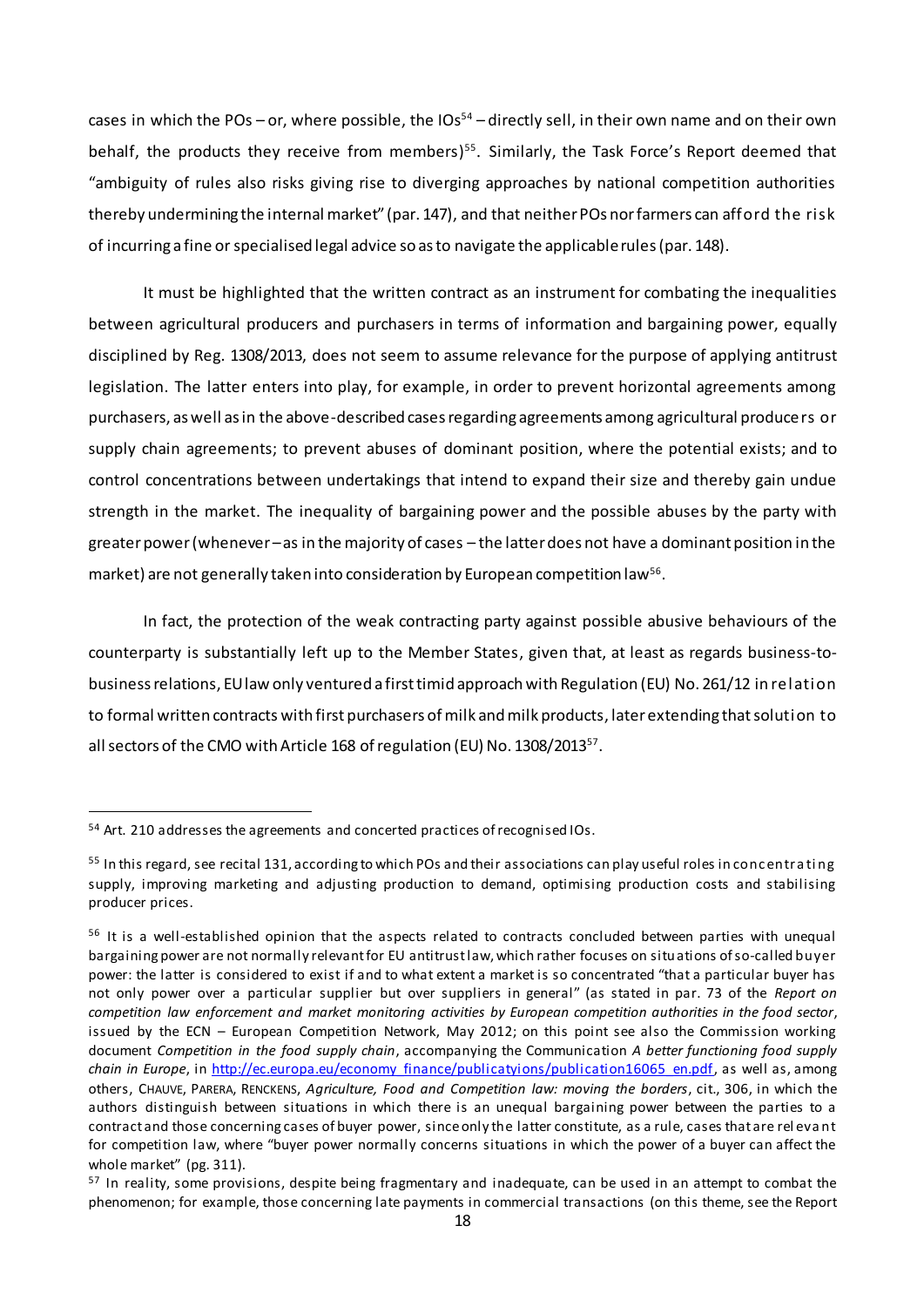Lacking any direct intervention on the part of EU law, this aspect is thus substantially left up the Member States, some of which have taken initiatives in this regard, exploiting the possibility of being able to address abusive conduct through regulatory provisions, even where the individual or entity that engages in such behaviour does not hold a dominant position<sup>58</sup>. A prime example in this respect is the legislation, present in some Member States, which is designed to repress abuse of economic dependence<sup>59</sup>. Recital (9) of Regulation (EC) No. 1/2003<sup>60</sup> is very clear on this point, as it states explicitly that "this Regulation ... does not preclude Member States from implementing on their territory national legislation, which protects other legitimate interests provided that such legislation is compatible with general principles and other provisions of Community law"; by way of example, the recital mentions legislation that "prohibits or imposes sanctions on acts of unfair trading practice, be they unilateral or contractual … irrespective of the actual or presumed effects of such acts on competition on the market. This is particularly the case of legislation which prohibits undertakings from imposing on their trading partners, obtaining or attempting to obtain from them terms and conditions that are unjustified, disproportionate or without consideration"  $\rm ^{61}.$ 

However, as pointed out by the Commission itself, though on the one hand the rules established by a number of Member States in this regard highlight how widespread the problem is, not being confined within one or more Member States, but rather common to all undertakings operating throughout EU territory, on the other hand they lack uniformity<sup>62</sup> – nor could it be otherwise, in the absence of any harmonising legislation<sup>63</sup> – both as far as the identification of abusive conducts is concerned and with respect to penalties. It would thus certainly not be inappropriate to address the issue within the framework of EU law, also because, as pointed out previously, the present situation implies a patchwork of national

<sup>26.8.2016</sup> from the Commission to the European Parliament and the Council on the implementa tion of Directive 2011/7/EU on combating late payments in commercial transactions, COM (2016) 534 final) and those aimed at protecting not only consumers, but competitors as well, against deceptive and comparative advertising.

<sup>&</sup>lt;sup>58</sup> However, the Agricultural Markets Task Force, in its Report, has advised the Commission to introduce an EU framework legislation and a harmonized baseline of prohibited Unfair Trading Practices in Member States to be laid down in the CMO (par. 113), as well as the European Parliament, in its resolution of 7 June 2016, par. 31.

<sup>59</sup> For an examination of national legislation on this point, see International Competition Network, Special Program for Kyoto Annual Conference, *Report on Abuse of Superior Bargaining Position*, http://www.internationalcompetitionnetwork.org/uploads/library/doc386.pdf.

<sup>60</sup> Council Regulation (EC) No. 1/2003 of 16 December 2002, in OJEC L 1 del 4.1.2003, on the implementation of the rules on competition laid down in Articles 81 and 82 of the Treaty.

<sup>61</sup> The *Report on competition law enforcement and market monitoring activities by European competition authorities in the food sector*, cit., highlights that "national rules may have a different perspective" from EU competition law (note 65).

<sup>62</sup> Cf. *Libro verde sulle pratiche commerciali sleali nella catena di fornitura alimentare e non alimentare tra imprese in Europa*, cit.; see also HENNING-BODEWIG (ed.), *International Handbook on Unfair Competition*, Munchen, 2013; HELLWEGE, *It is necessary to strictly distinguish two forms of fairness control!*, in *Journal of European Consumer and Market Law*, 4/2015, 129 ff..

<sup>63</sup> For an overview of the measures adopted by Member States to fight UTP, see the *Report from Commission to the European Parliament and the Council on unfair business-to-business trading practices in the food supply chain*, 29.1.2016, COM (2016) 32 final.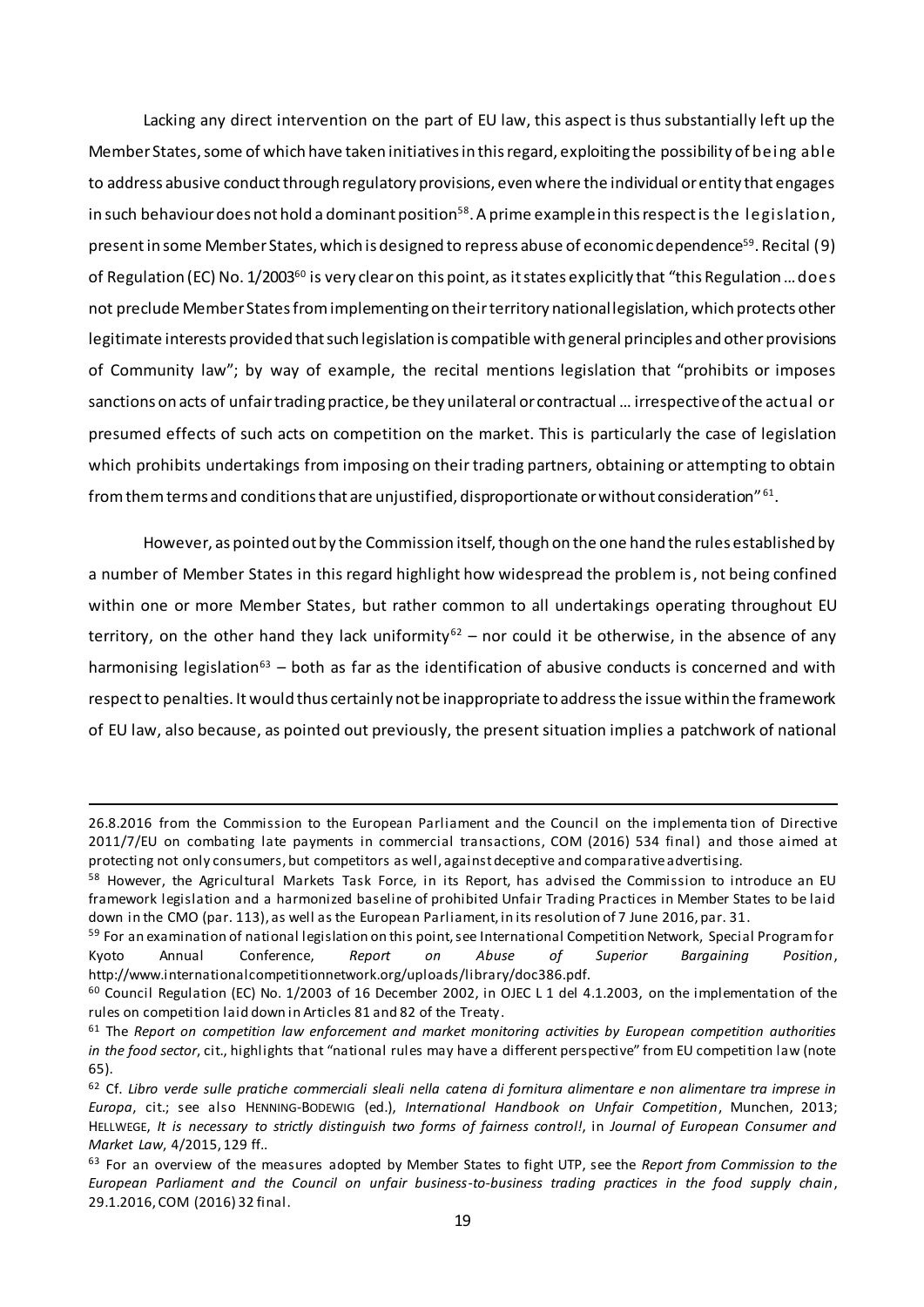provisions which inevitably affect transnational contractual relations as well, not to mention the proper functioning of the internal market $^{\rm 64}.$ 

With specific reference to the agri-food sector, a few reservations, however, should be expressed in respect of the affirmation made by antitrust law scholars that unfair or abusive practices regarding individual contractual relations and resulting from the inequality between the parties in terms of bargaining power are irrelevant for the purposes of competition legislation. That is because such cases, notwithstanding the presence of aspects that are pathological in some respects, allegedly do not affect the structure of the market as a whole, being limited to the single contractual relationship concerned, which involves parties –businesses in this case – having different bargaining power.

Yet in the case of relations in the agricultural and food supply chain, the existence of a marked difference in bargaining power cannot be considered an isolated phenomenon, limited to a number of specific contractual relations or characterising only a few specificbusinesses. On the contrary, the situation in question has relevance at a system level, as it concerns a whole set of contracts between sellers, on the one hand, and purchasers, on the other. Therefore, although from a theoretical perspective the distinction between aspects tied to unequal bargaining power and buyer power*<sup>65</sup>* is clear and precise, if we examine the contractual relations among businesses operating in the agricultural and food products supply chain as a whole, we can easily understand that the distinction becomes fuzzy, to the point of disappearing, since the undisputed greater bargaining power of purchasers in general implies – if and to the extent that it enables abusive or unfair practices – a serious risk of undermining the proper functioning not only of

<sup>64</sup> On this subject, see GONZÀLEZ VAQUÉ, *Unfair Practices in the Food Supply Chain*, in *EFFL*, 5/2014, 293 ff. HILTY,HENNING-BODEWIG, PODSZUN, *Comments of the Max Planck Institute for Intellectual Property and Competition Law, Munich of 29 Aprile 2013 on the Green Paper of the European Commission on Unfair Trading Practices in the Business-to-Business Food and Non-Food Supply Chain in Europe*, available at the website [http://www.ip.mpg.de/fileadmin/templates/pdf/MPI\\_Stellungnahme\\_Gruenbuch\\_B2B\\_2013-04-30\\_01.pdf](http://www.ip.mpg.de/fileadmin/templates/pdf/MPI_Stellungnahme_Gruenbuch_B2B_2013-04-30_01.pdf), believe that the concerns raised by the Commission in *Green Paper of the European Commission on Unfair Trading Practices in the Business-to-Business Food and Non-Food Supply Chain*, cit. in relation to the implications of distinct national legislation on transnational trade, are to be considered excessive. In this regard, it should be noted that Art. 86 of the Proposal for a Regulation of the European Parliament and of the Council on a Common European Sales Law of 11.10.2011, COM (2011) 635 envisages the possibility of considering the terms of contracts between traders to be unfair; the proposal does not seem likely to be approved, however, as the Juncker Commission recently declared that it wanted to withdraw it and intends to submit new proposals on the subject of e-commerce and the supply of digital content (on this point see SCHULZE, *The New Shape of European Contract Law*, in *Journal of European Consumer and Market Law*, 4/2015, 140.

<sup>&</sup>lt;sup>65</sup> What is more, the existence of situations that may be associated with buyer power is not always in contrast with antitrust rules, particularly when such situations imply benefits for consumers: Cf. the Commission working doc ument *Competition in the food supply chain*, cit.